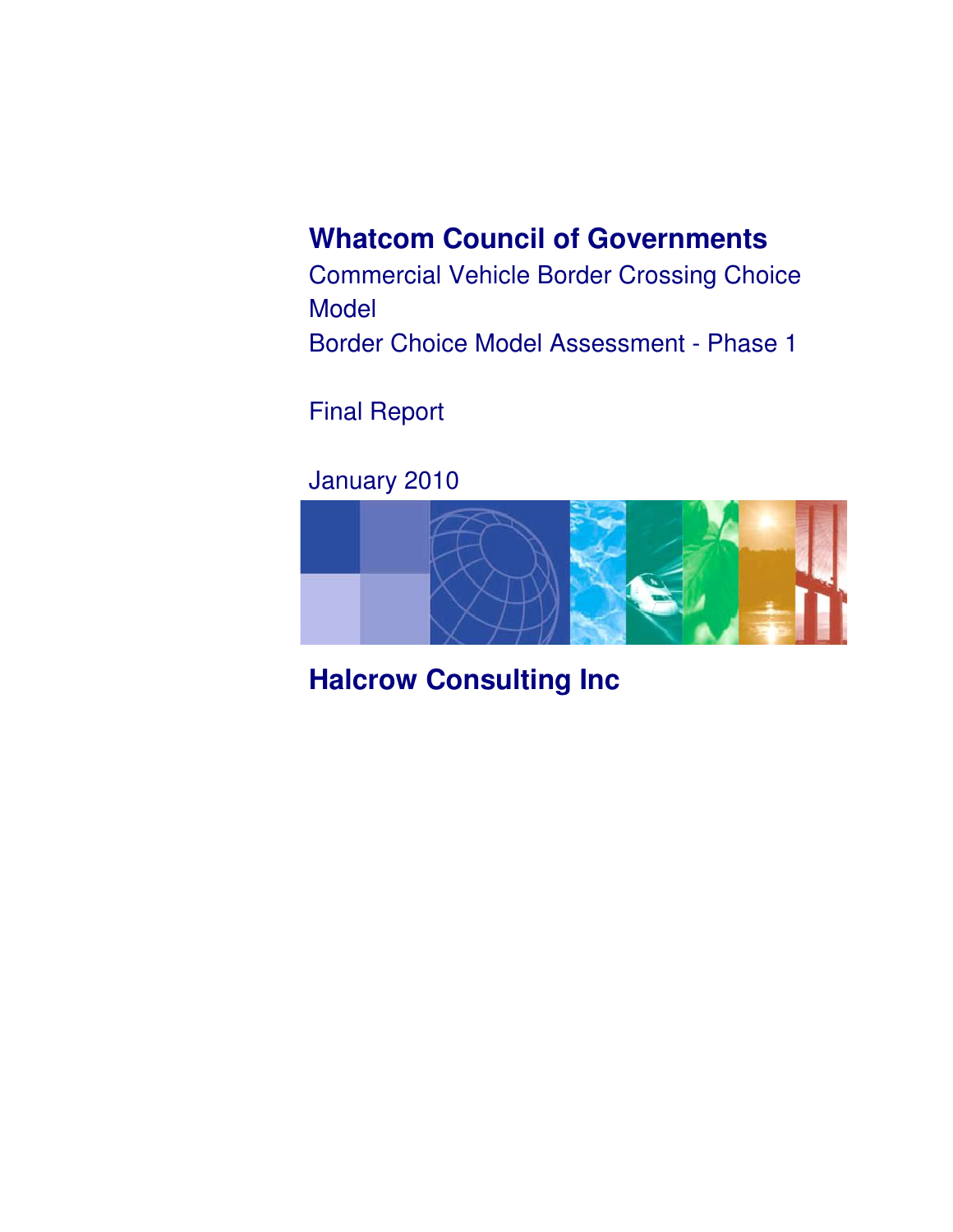## **Whatcom Council of Governments**

Commercial Vehicle Border Crossing Choice Model Border Choice Model Assessment - Phase 1

Final Report

January 2010

# **Halcrow Consulting Inc**

**Halcrow Consulting Inc**  Suite 508, 4190 Lougheed Highway, Burnaby, British Columbia V5C 6A8 Canada Tel +1 (604) 293-2882 Fax +1 (604) 293-2892 www.halcrow.com Halcrow Consulting Inc has prepared this report in accordance with the instructions of their client, Whatcom Council of Governments, for their sole and specific use. Any other persons who use any information contained herein do so at their own risk.

**© Halcrow Group Limited 2010**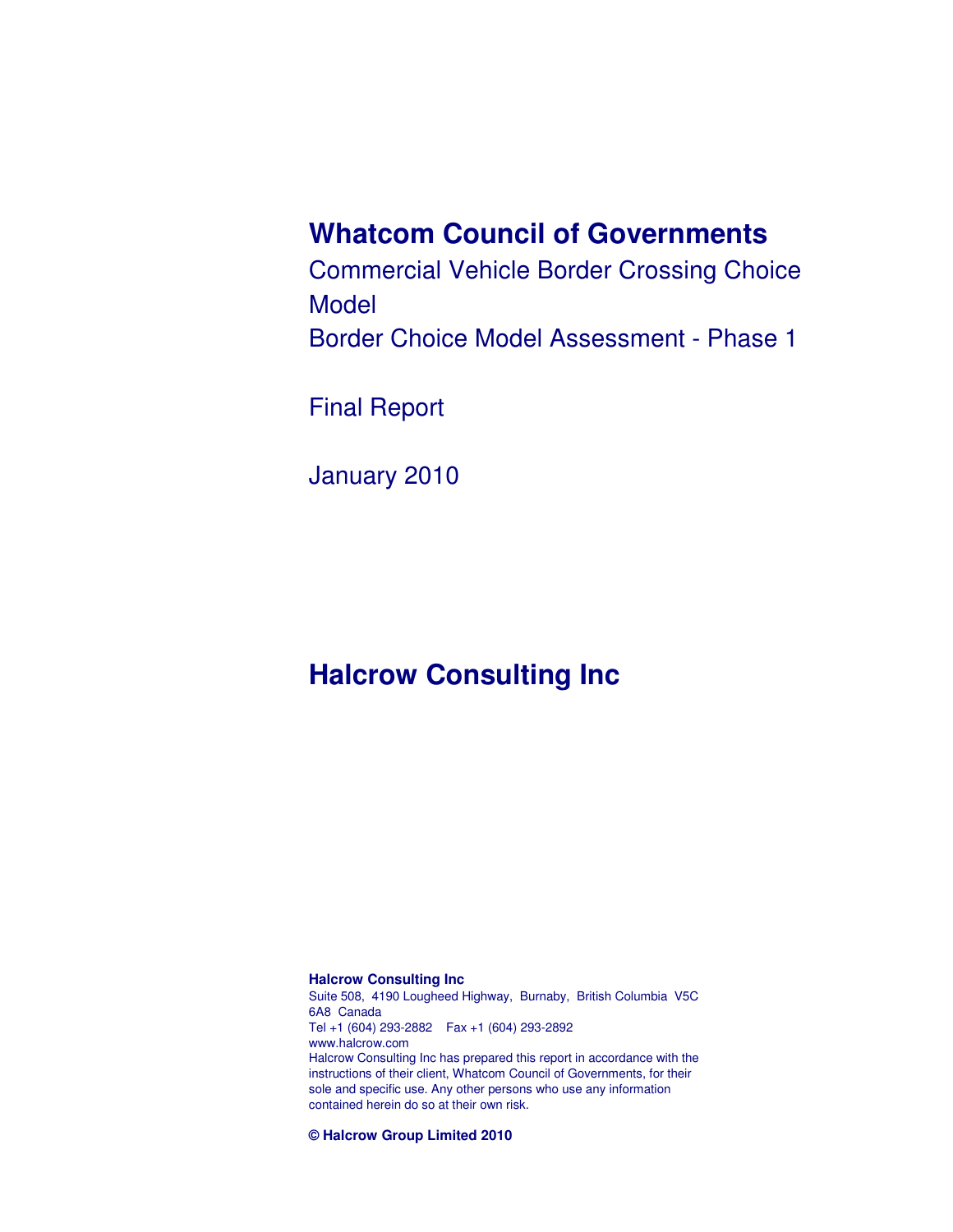**Halcrow Consulting Inc**  Suite 508, 4190 Lougheed Highway, Burnaby, British Columbia V5C 6A8 Canada Tel +1 (604) 293-2882 Fax +1 (604) 293-2892 **www.halcrow.com**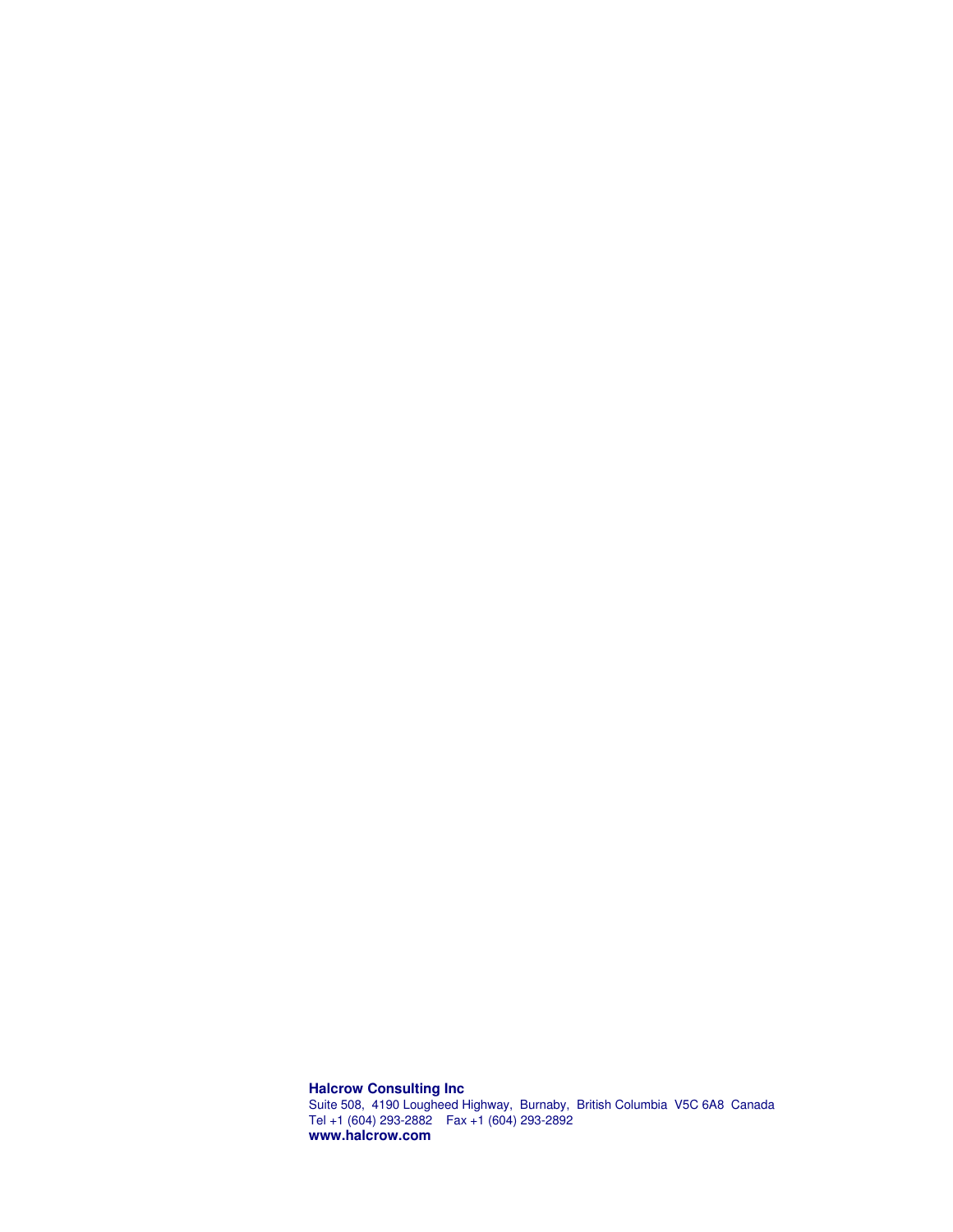# **Whatcom Council of Governments**

Commercial Vehicle Border Crossing Choice Model Border Choice Model Assessment - Phase 1

## Contents Amendment Record

This report has been issued and amended as follows:

|  | <b>Issue Revision Description</b> | Date  | Approved by |
|--|-----------------------------------|-------|-------------|
|  | <b>Draft Report</b>               | Dec 2 | <b>KK</b>   |
|  | <b>Final Report</b>               | Jan 5 | KK          |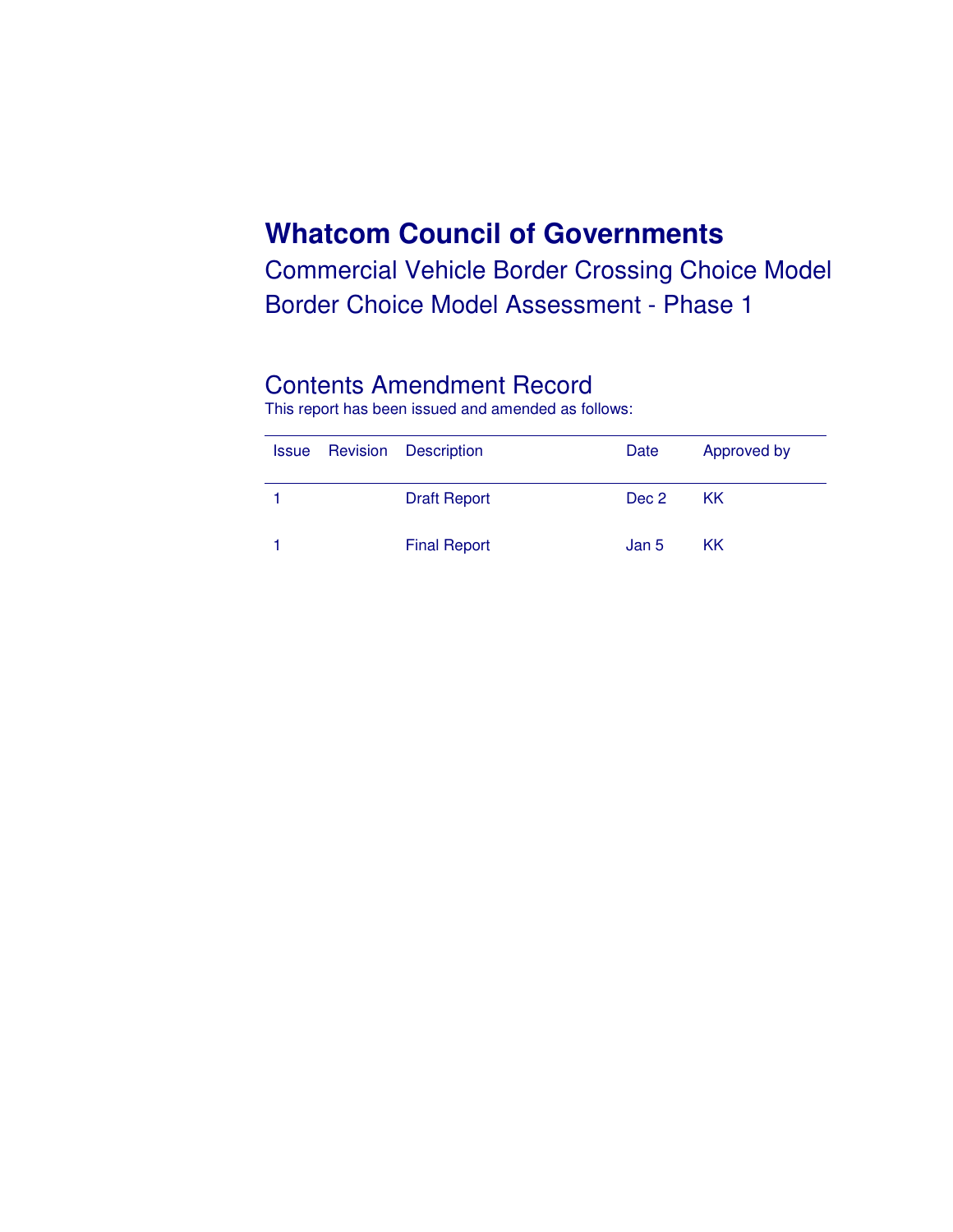# **Contents**

| 1              |                  | <b>Introduction</b>                                          | 1              |
|----------------|------------------|--------------------------------------------------------------|----------------|
|                | 1.1              | <b>Background</b>                                            | 1              |
|                | 1.2              | <b>Key Tasks</b>                                             | $\mathcal I$   |
| $\overline{2}$ |                  | <b>Overview of the Bi-National Truck Border Choice Model</b> | $\overline{2}$ |
|                | 2.1              | <b>Introduction</b>                                          | $\overline{2}$ |
|                | $2.2^{\circ}$    | <b>Existing Bi-national Truck Border Choice Model</b>        | $\overline{2}$ |
| 3              |                  | Preparation of the 2009 IMTC CVO Survey Data and Other Data  | 5              |
|                | 3.1              | <b>Introduction</b>                                          | 5              |
|                | 3.2 <sub>2</sub> | <b>Traffic Zone Mapping</b>                                  | 5              |
|                | 3.3              | Data Extraction from the IMTC Survey Database                | 5              |
|                | 3.4              | Trade Flow Estimates Update for Border Choice Model Testing9 |                |
| 4              |                  | <b>Results of Assessment</b>                                 | 11             |
|                | 4.1              | <b>Introduction</b>                                          | 11             |
|                | 4.2              | <b>Assessment Procedure</b>                                  | 11             |
|                |                  | 4.3 Assessment Results                                       | 12             |
|                | 4.4              | 2009 Observed and Modelled OD Patterns                       | 15             |
| 5              |                  | <b>Select Link Preparation</b>                               | 19             |
|                | 5.1              | <b>Introduction</b>                                          | 19             |
| 6              |                  | <b>Potential Next Steps</b>                                  | 21             |
|                | 6.1              | <b>Introduction</b>                                          | 21             |
|                | 6.2              | <b>Potential Model Refinements</b>                           | 21             |
|                | 6.3              | <b>Preliminary Model Structure</b>                           | 21             |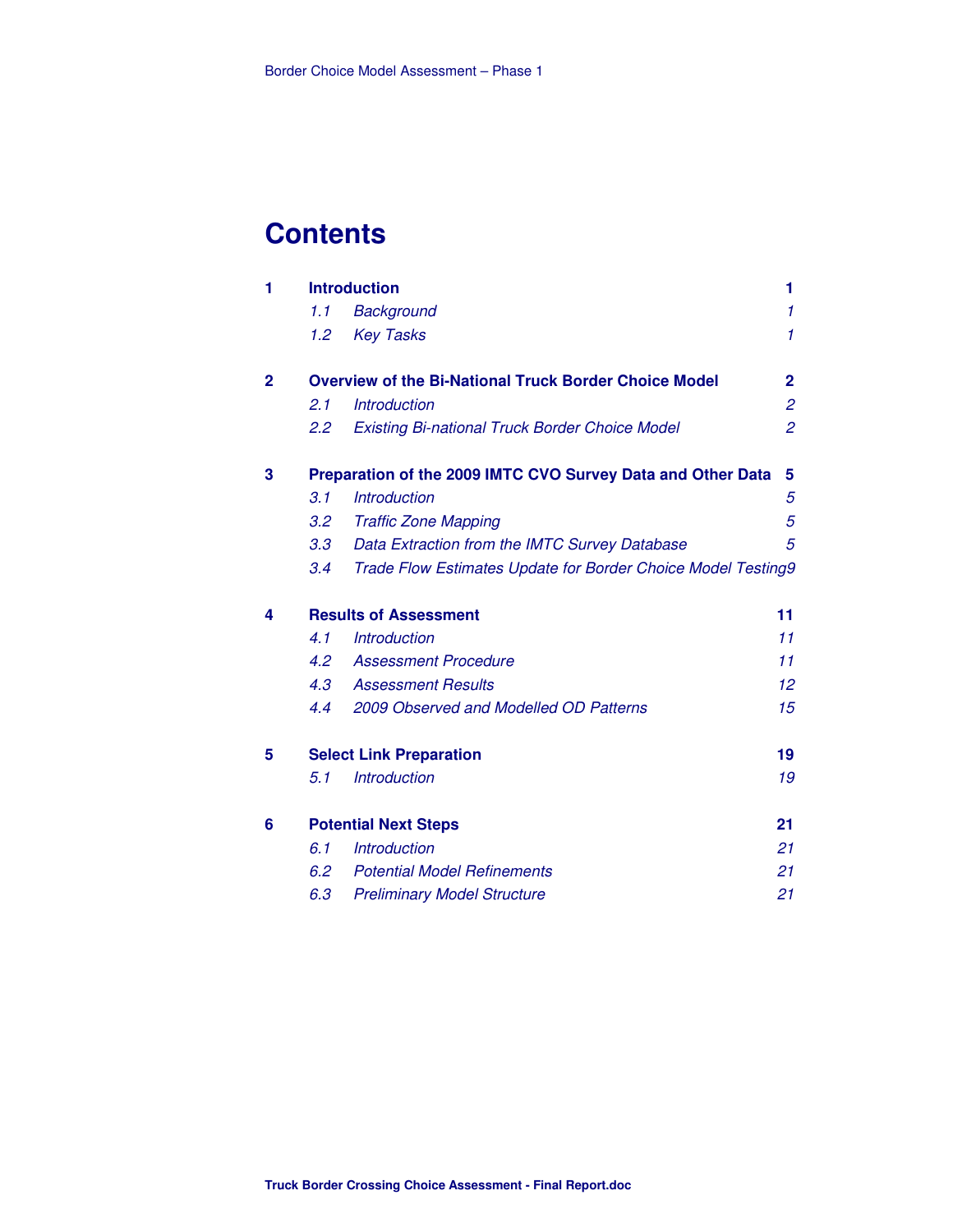Border Choice Model Assessment – Phase 1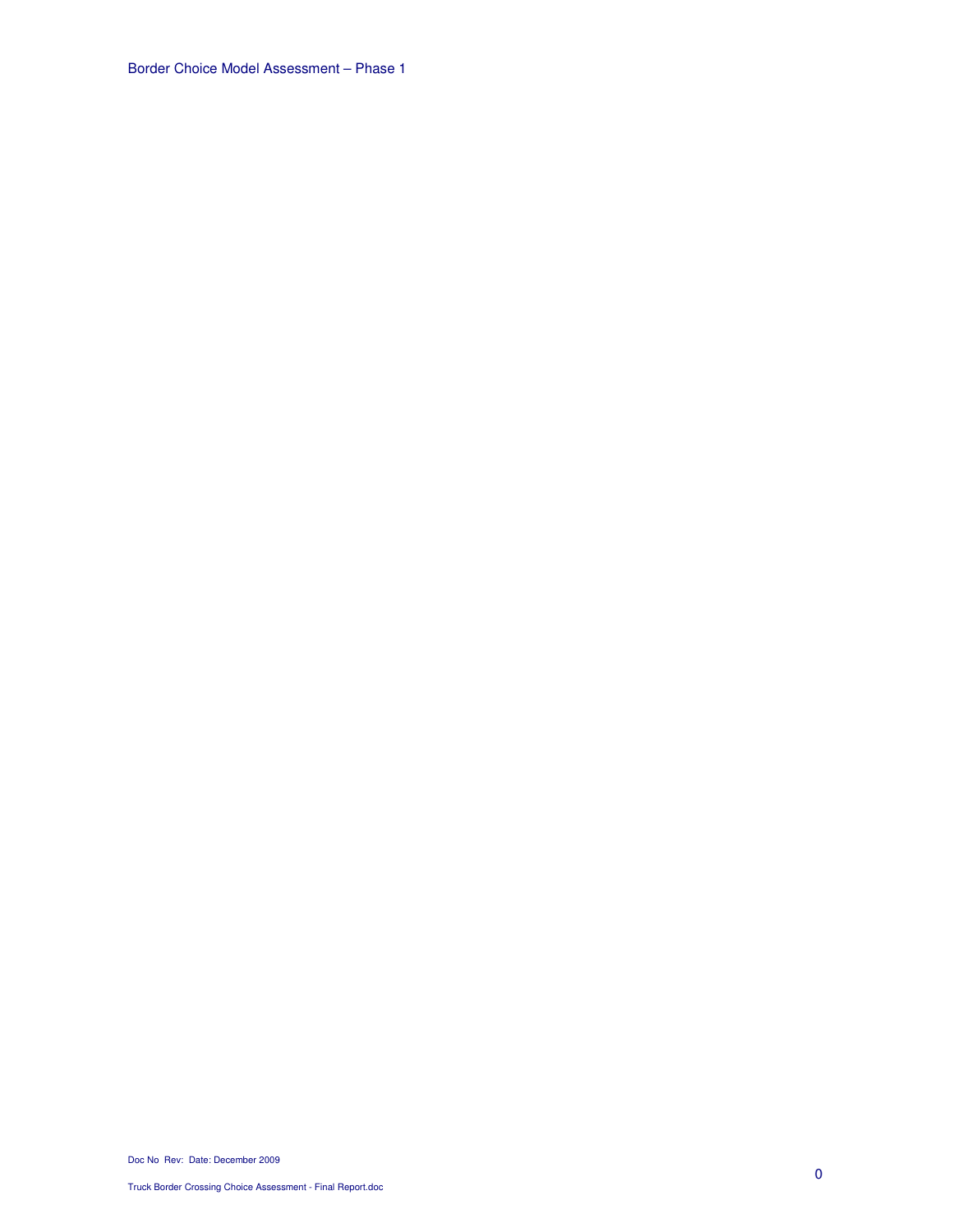# **1 Introduction**

#### **1.1 Background**

The IMTC Bi-national Truck Models developed back in 2004 were designed to serve binational and regional planning applications related to evaluating the impacts of future truck demand at the US/Canada border crossings. As the Bi-National Models were developed prior to recent improvements at the border, it is important to assess the functionality of the models to determine whether any refinements may be necessary prior to their application for upcoming projects.

#### **1.2 Key Tasks**

Phase I of the Bi-national Truck Models assessment is to focus on the Border Crossing Choice model and whether it can adequately predict crossing locations under current conditions as well as handle future changes to commercial vehicle border operations. The purpose of this report is to examine, through use of the most recent IMTC Commercial Vehicle Operations Survey data (2009 CVO Survey), the adequacy of the Border Crossing Choice model and identify whether any refinements are required at this time. The contents of the report are as follows:

- Chapter 2 Overview of the Bi-national Truck Border Choice model
- Chapter 3 Preparation of the 2009 IMTC CVO Survey data and other data
- Chapter 4 Results of the assessment
- Chapter 5 Select link preparation
- Chapter  $6$  Potential next steps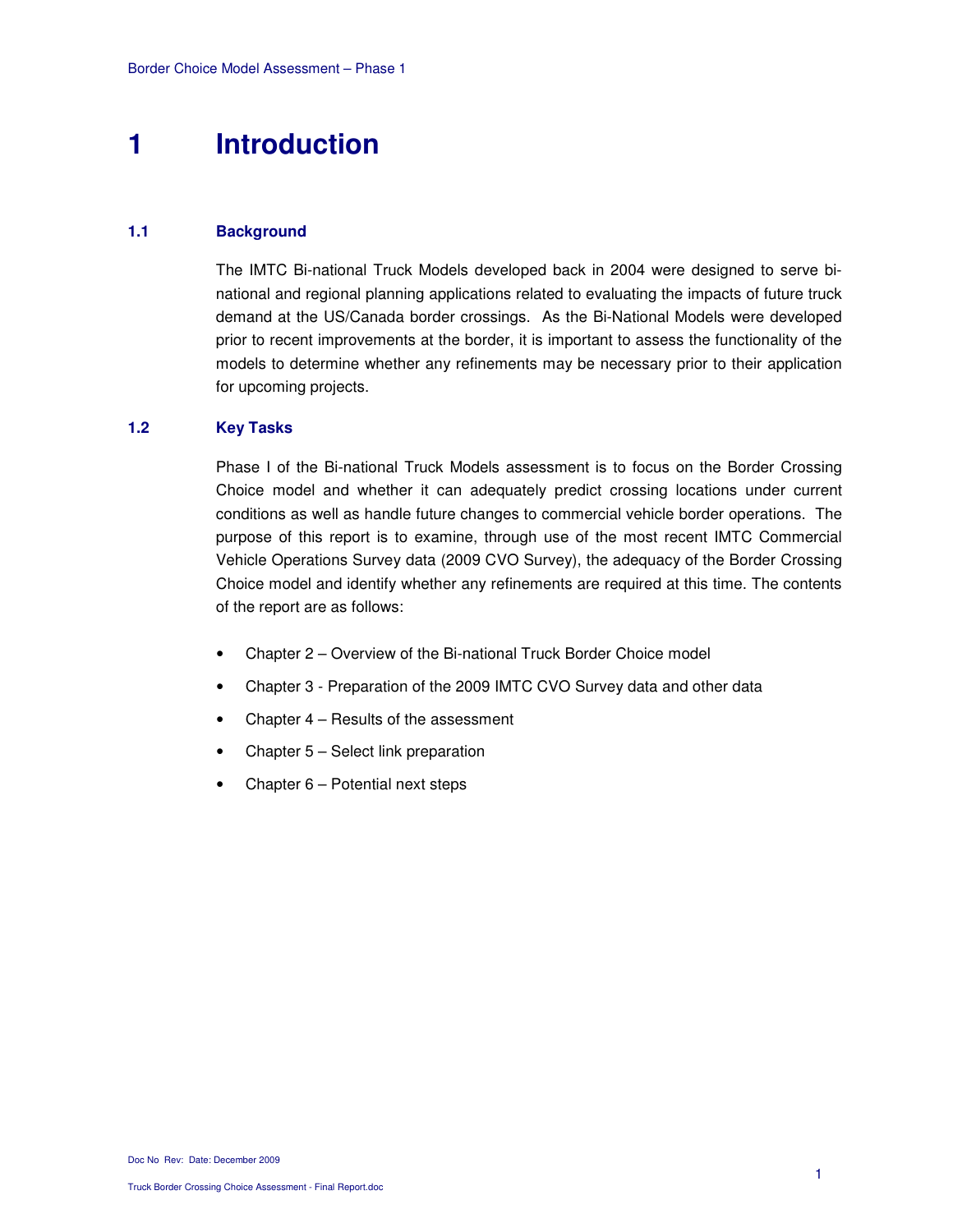## **2 Overview of the Bi-National Truck Border Choice Model**

#### **2.1 Introduction**

The purpose of the Bi-National Truck Border Choice model is to estimate truck demand at each of the US/Canada border crossings located in the Cascade region. This chapter sets out an overview of the existing Bi-national Truck Border Choice model including a description of the model structure and formulation.

#### **2.2 Existing Bi-national Truck Border Choice Model**

#### 2.2.1 External Truck Traffic

In the existing Bi-national Truck Border Choice model, external truck traffic<sup>1</sup> (truck traffic that cross the border but have origins or destinations outside of the model area) are not feed into the border choice model. Based on the 2000 IMTC Survey, external truck traffic contributes approximately 34% of all bi-national truck traffic in a summer weekday and 40% in a fall weekday. External truck trip tables derived from the 2000 IMTC Survey are imported into the Bi-national Truck model as fixed trip tables by time of day and border crossing following the border choice model, as displayed in **Figure 2-1**. As such, to forecast external truck demand for future years, growth factor(s) need to be estimated based on external sources and applied in future year models. Note that external truck traffic is subject to many of the same factors as internal trucks when selecting a crossing location and consideration should be given to including this market segment in the border choice algorithm.

### 2.2.2 Internal Truck Traffic

The Bi-national truck border crossing choice model was developed to estimate the internal truck traffic using each of the U.S./Canada border crossing: Pacific Highway, Lynden, and Sumas border crossings, as shown in **Figure 2-1**. The choice among these three locations is made by the decision-maker or truck driver based on a variety of reasons such as travel time or distance of the whole trip, waiting time and/or queue lengths at the border-crossing, daily trade flows across the border, location of paper work, presence of customs broker, number of crossings across the border per day, etc. The truck border crossing choice mode uses a set of multinomial logit models to determine the border crossing split for internal truck trips. The logit model estimates the probability of one alternative being chosen over another given the utility of each option. For instance, the

l

<sup>&</sup>lt;sup>1</sup> In the current version of the model, external truck trips are directly allocated to each crossing and not subject to the border crossing choice model. External truck trips include external to external, internal to external and external to internal.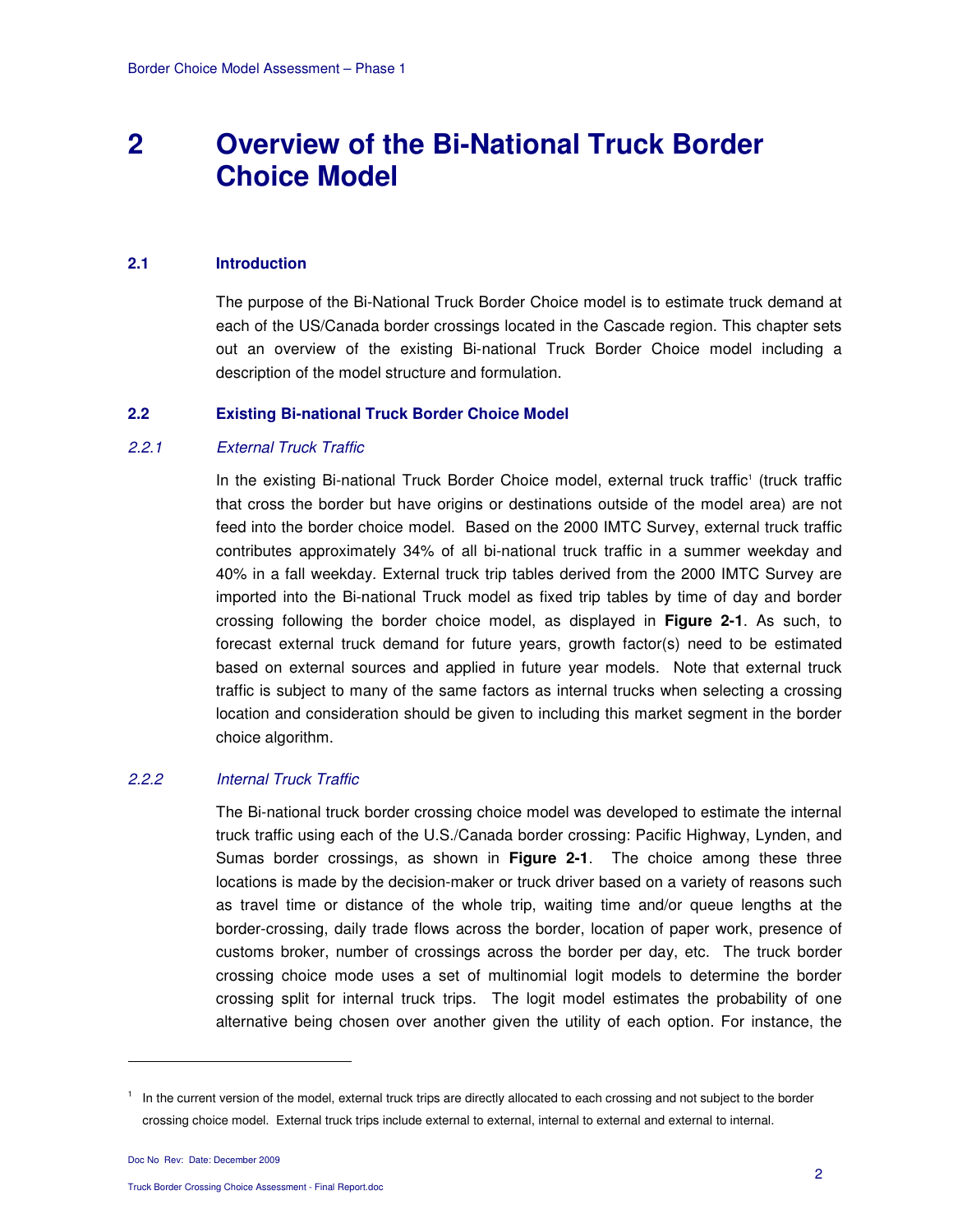probability of choosing Pacific Highway border crossing over Lynden and Sumas border crossings is given by:

$$
P_{p_{ac}} = \frac{\exp(U_{p_{ac}})}{\exp(U_{p_{ac}}) + \exp(U_{Lynden}) + \exp(U_{sums}
$$

Where:

 $U_{Pac}$  = Utility function for using Pacific border crossing

 $U_{Lvnden}$  = Utility function for using Lynden border crossing

 $U_{\text{Sumas}} =$  Utility function for using Sumas border crossing

The utility function consists of key factors that influence the border-crossing choice which includes travel time, travel distance of the entire trip, wait time at border crossing location and trade flows in U.S. dollars. The number of variables included in the utility function is different by border crossing, time of day, day of week, and seasons. The following presents the utility functions used in the summer weekday model:

#### **AM Peak period**

Pac utility =  $f$  (trade flow data)

Lynden utility =  $f$  (cross border bias, border wait time, trade flow data)

Sumas utility =  $f$  (cross border bias, congested time)

#### **PM Peak period**

Pac utility =  $f$  (trade flow data, congested time)

Lynden utility =  $f$  (cross border bias, trade flow data, congested time, border wait time)

Sumas utility =  $f$  (cross border bias, border wait time)

#### **Off Peak period**

Pac utility =  $f$  (trade flow data, congested time)

Lynden utility =  $f$  (cross border bias, trade flow data, border wait time)

Sumas utility =  $f$  (cross border bias, border wait time)

Based on the 2000 IMTC survey information, one would expect utility variables such as congested travel time, border wait time and possibly some variable to reflect the location of the customs broker along with a crossing bias (which reflects the influence of other factors that are not explicitly defined by the model). What is unusual is that the utility functions do not include all of the same variables, which could seriously impact the forecasting capabilities of the model. It is our view that the utility function formulation should be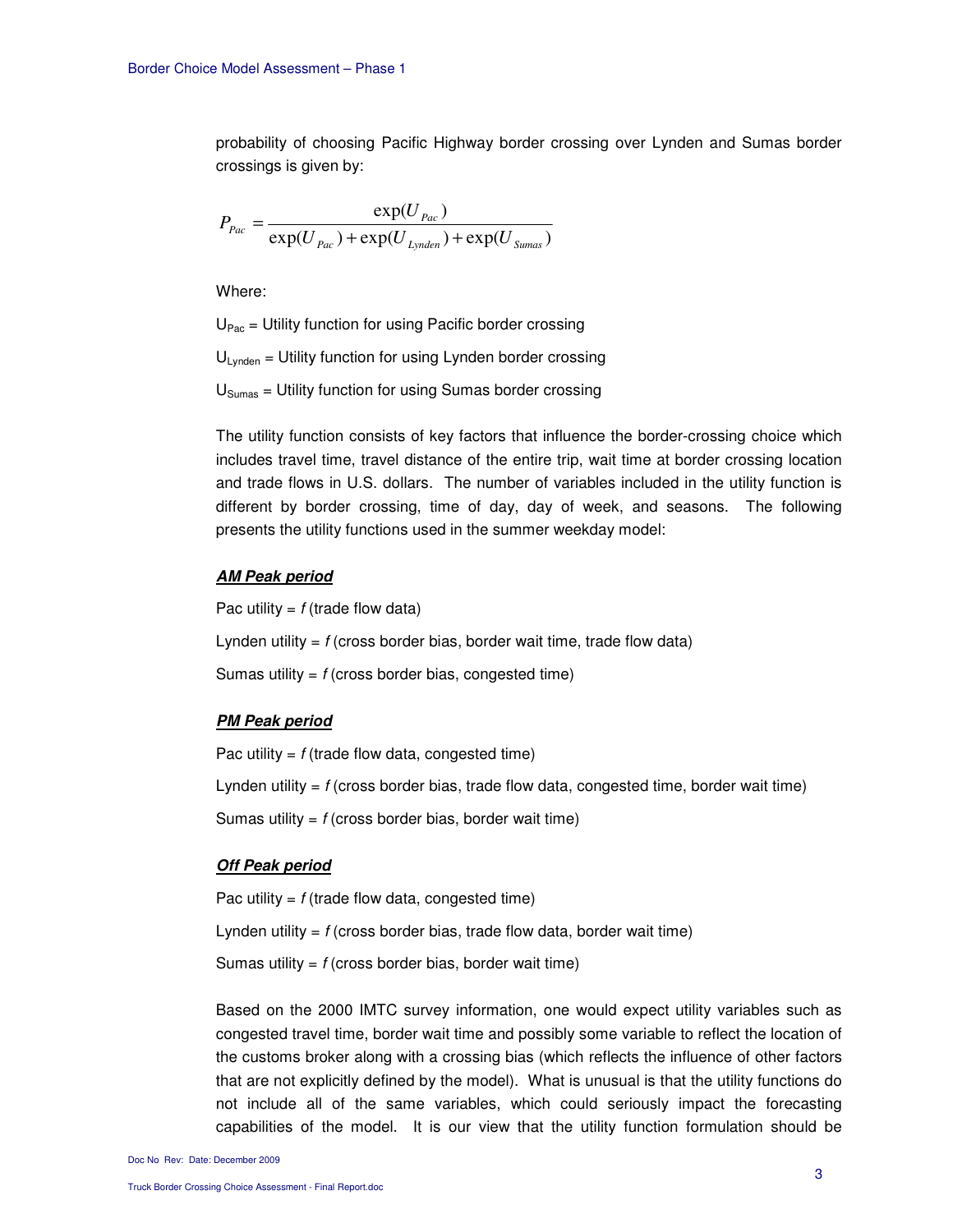standardized to include the same variables and recalibrated to observed crossing behaviour.

Another issue that may need to be considered within the truck border crossing choice model is the treatment of southbound truck traffic using the Lynden border crossing as it is a permit port-of-entry. However, it should be noted that empty trucks or trucks with low value shipment may still cross without a permit.

**Figure 2-1 Truck Border Crossing Choice Model Structure** 



As shown in **Figure 2-1** above, the key input to the border choice model is the internal truck trip tables by three time periods: a.m. peak (8 a.m. to 11 a.m.), p.m. peak (2 p.m. to 5 p.m.) and off-peak (remaining hours). Other model input requirements that feed into the border crossing choice model include congested time and distance between origins and destinations, border wait time, and trade flow data in U.S. dollars. To undertake the assessment, observed data were extracted from the 2009 IMTC CVO survey database and other available data sources, which are discussed in the following chapter.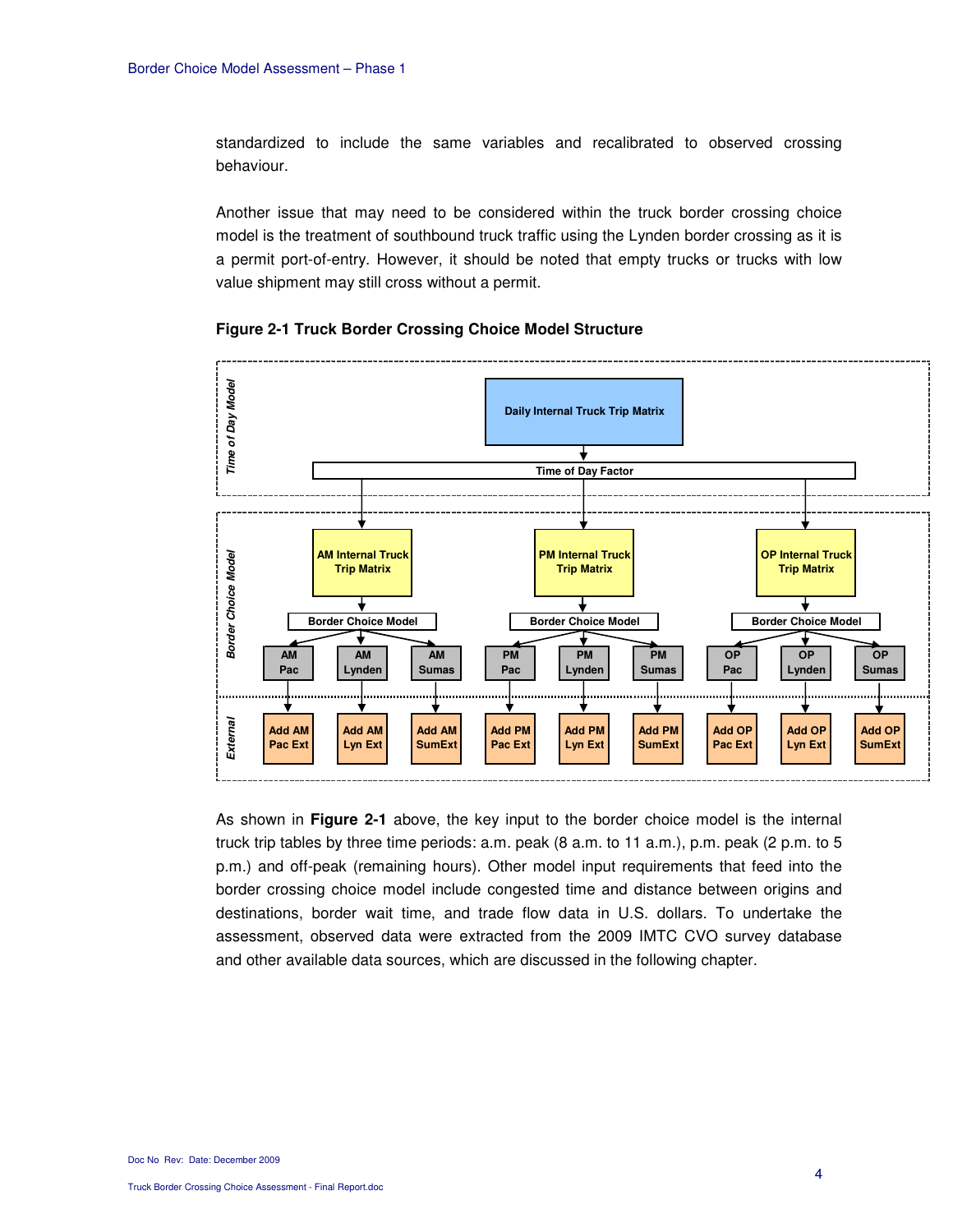## **3 Preparation of the 2009 IMTC CVO Survey Data and Other Data**

#### **3.1 Introduction**

IMTC conducted a Commercial Vehicle Operations Survey (2009 IMTC CVO Survey) in the summer of 2009 which collected information on origin-destination, delay, commodity, status (FAST, permit, other), etc. The 2009 IMTC CVO survey provides an excellent basis for assessing the predictive capabilities of the Bi-National Truck Models. In order to prepare the necessary 2009 truck trip tables, traffic zone numbers defined in the binational model were assigned to all origins and destinations within the 2009 IMTC CVO survey database. This chapter of the report summarizes the traffic zone mapping and survey data extraction used to undertake the assessment of the truck border choice model.

#### **3.2 Traffic Zone Mapping**

The survey database has a total of approximately 4,700 observations. Upon closer examination, the majority of the origins and destinations identified in the database contain generic city names that do not provide sufficient detail (e.g., cross street information) to map to the traffic zone system defined in the bi-national model. For example, the survey contains broad municipality names such as "Seattle" in which multiple traffic zones related to "Seattle" can be found within the model. To facilitate the traffic zone mapping exercise, origin and destination (OD) information from the bi-national model was used to estimate more refined OD locations. The OD locations were mapped independently based on the OD distribution extracted from the model.

The database contains about 9,400 origins and destinations, and of these, approximately 82% were able to be mapped with a traffic zone. The remaining 18% were irreconcilable due to incomplete information and were excluded from this analysis. Since the objective of this assignment is to assess the border choice model, expanding the IMTC survey database to reflect the actual truck population crossing the US/Canada is not required at this stage but will be required in the assessment of the forecasting capability of the model.

#### **3.3 Data Extraction from the IMTC Survey Database**

#### 3.3.1 Observed Internal Truck Demand

**Table 3-1** shows the observed internal border crossing truck trips that use Pacific Highway, Lynden, and Sumas border crossings for a.m. peak, p.m. peak and off peak periods. Based on the unexpanded IMTC database, it can be seen that the most heavily used border crossing is Pacific Highway, followed by Sumas and Lynden. It is worth reiterating that the observed border crossing split can not be treated as final without expanding the IMTC database to the observed control totals.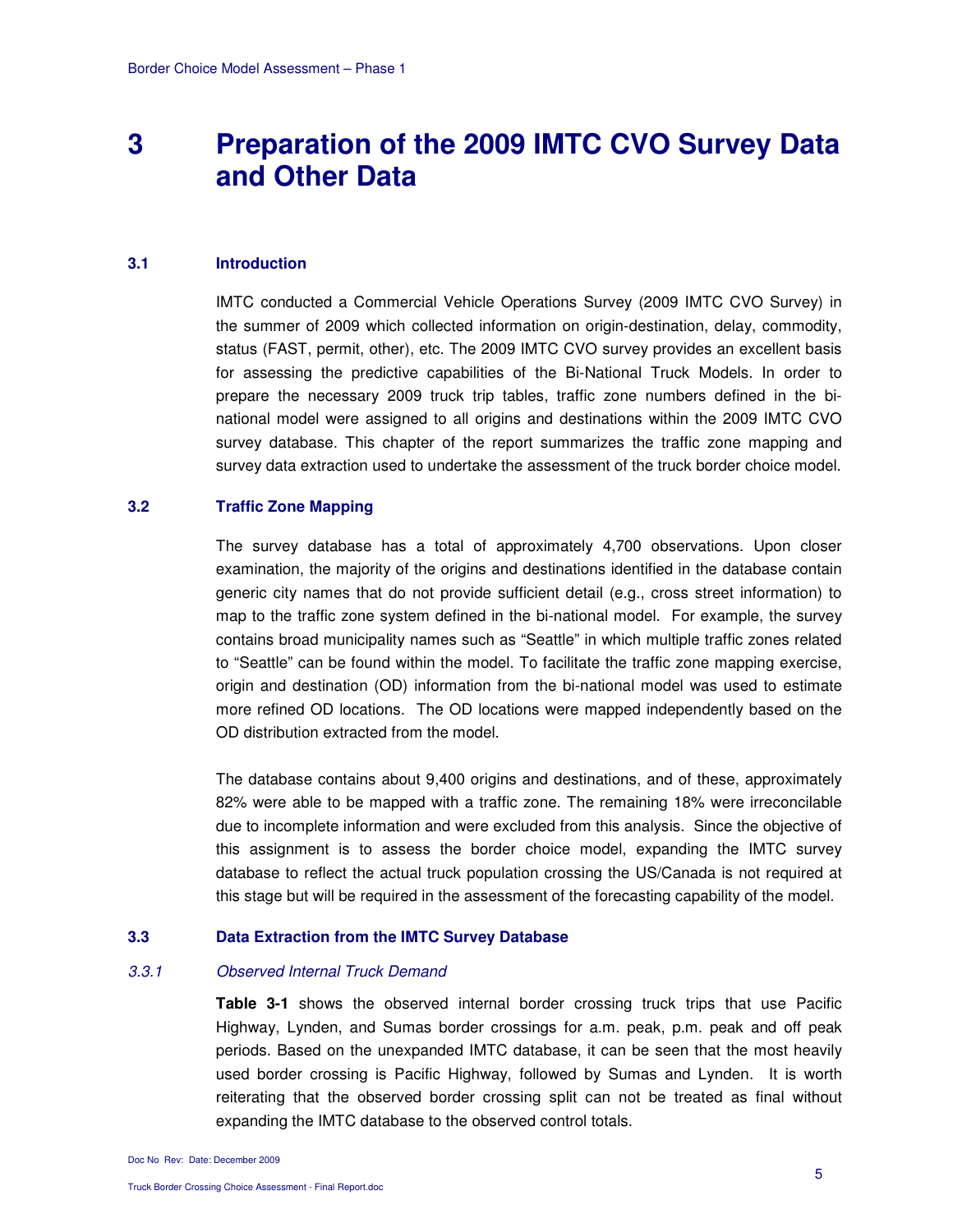| <b>Internal Truck Trips</b> |             |     | AM 08:00 to 11:00 PM 14:00 to 17:00 | <b>Off Peakl</b> | <b>Total</b> |
|-----------------------------|-------------|-----|-------------------------------------|------------------|--------------|
| Northbound                  | Pacific Hwy | 161 | 191                                 | 374              | 726          |
|                             | Lynden      | 36  | 35                                  | 88               | 159          |
|                             | Sumas       | 80  | 86                                  | 109              | 275          |
| <b>Northbound Total</b>     |             | 277 | 312                                 | 571              | 1160         |
|                             |             |     |                                     |                  |              |
| Southbound                  | Pacific Hwy | 204 | 119                                 | 347              | 670          |
|                             | Lynden      | 57  | 39                                  | 83               | 179          |
|                             | Sumas       | 163 | 91                                  | 200              | 454          |
| <b>Southbound Total</b>     |             | 424 | 249                                 | 630              | 1303         |
|                             |             |     |                                     |                  |              |
| <b>Total</b>                |             | 701 | 561                                 | 1201             | 2463         |

#### **Table 3-1 Observed Internal Truck Demand at Each Border Crossing**

### 3.3.2 Observed External Truck Demand

As described in Chapter 2, external truck trips are not feed into the Border Choice model; they are imported as fixed trip tables by time of day and border crossing. The observed 2009 external truck trips with unknowns removed are shown in **Table 3-2** below. It is observed that external truck trips contribute approximately 30% to 40% of the overall total border crossing truck trips, which is fairly substantial. Again, this statistics could change slightly once the 2009 IMTC survey database has been expanded.

| <b>External Truck</b> |     | AM 08:00 to 11:00 PM 14:00 to 17:00 | <b>Off Peak</b> | Total            |
|-----------------------|-----|-------------------------------------|-----------------|------------------|
| Pacific Hwy           | 171 | <b>239</b>                          | 493             | 903 <sub>l</sub> |
| Lynden                | 32  | 31                                  | 50              | 113I             |
| Sumas                 | 64  | 106                                 | 187             | 357              |
| <b>Total</b>          | 267 | 376I                                | 730             | 1373             |

#### 3.3.3 Border Wait Times

**Table 3-3** outlines the 2009 border wait times (includes queue time and booth inspection time) for truck traffic at each border crossing. The 2009 border wait time at Pacific Highway represents an average of both GP and FAST lane wait times because the current Bi-national Truck models do not distinguish between FAST and GP. The year 2000 border wait times<sup>2</sup> used in the border choice model are also included for comparison. Note that in year 2000, it was assumed that the border wait times at Lynden were similar to Sumas.

l

 $2$  The 2000/2002 border wait time data were provided by a combination of the US Customs and Border Protection (CBP), Canada Border Service Agency (CBSA) and the Washington State Department of Transportation (WSDoT). It was assumed that the truck border wait time data at Lynden were similar to Sumas border crossing during the 2002 truck model calibration.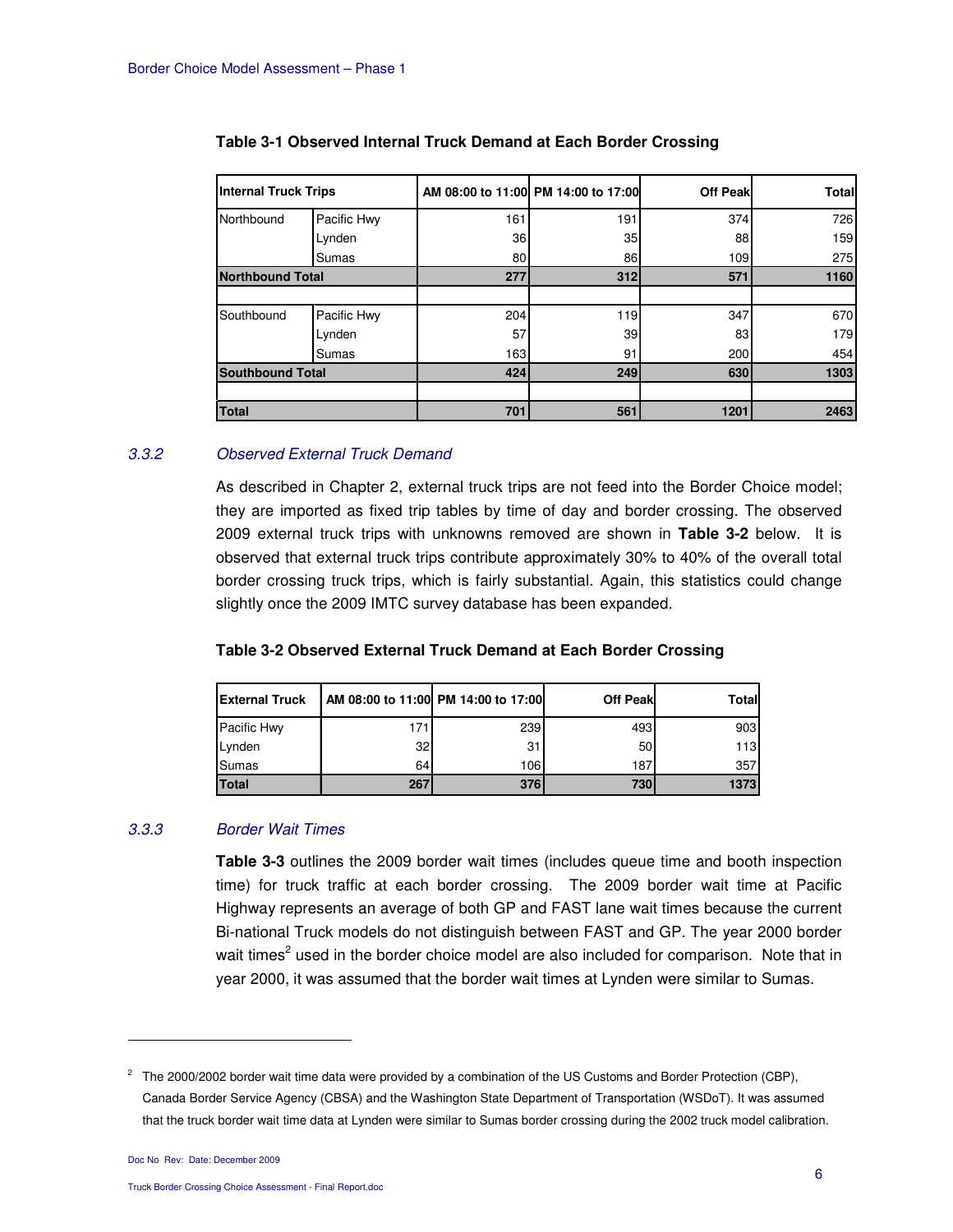In general, the average border wait times at Pacific Highway in the a.m. peak have decreased slightly for both directions but have increased in both the p.m. and off peak periods. Border wait times at both Sumas and Lynden also show increase since year 2000.

In most cases, the 2009 southbound border wait time is longer than the northbound by approximately 5 minutes. The overall average border wait time is longer for the p.m. than the a.m. by about 11 minutes. Note that these border wait times were extracted from the 2009 IMTC CVO survey database. To confirm these border wait times, they will need to be verified against other data source such as the Washington State Department of Transportation during the model refinement stage.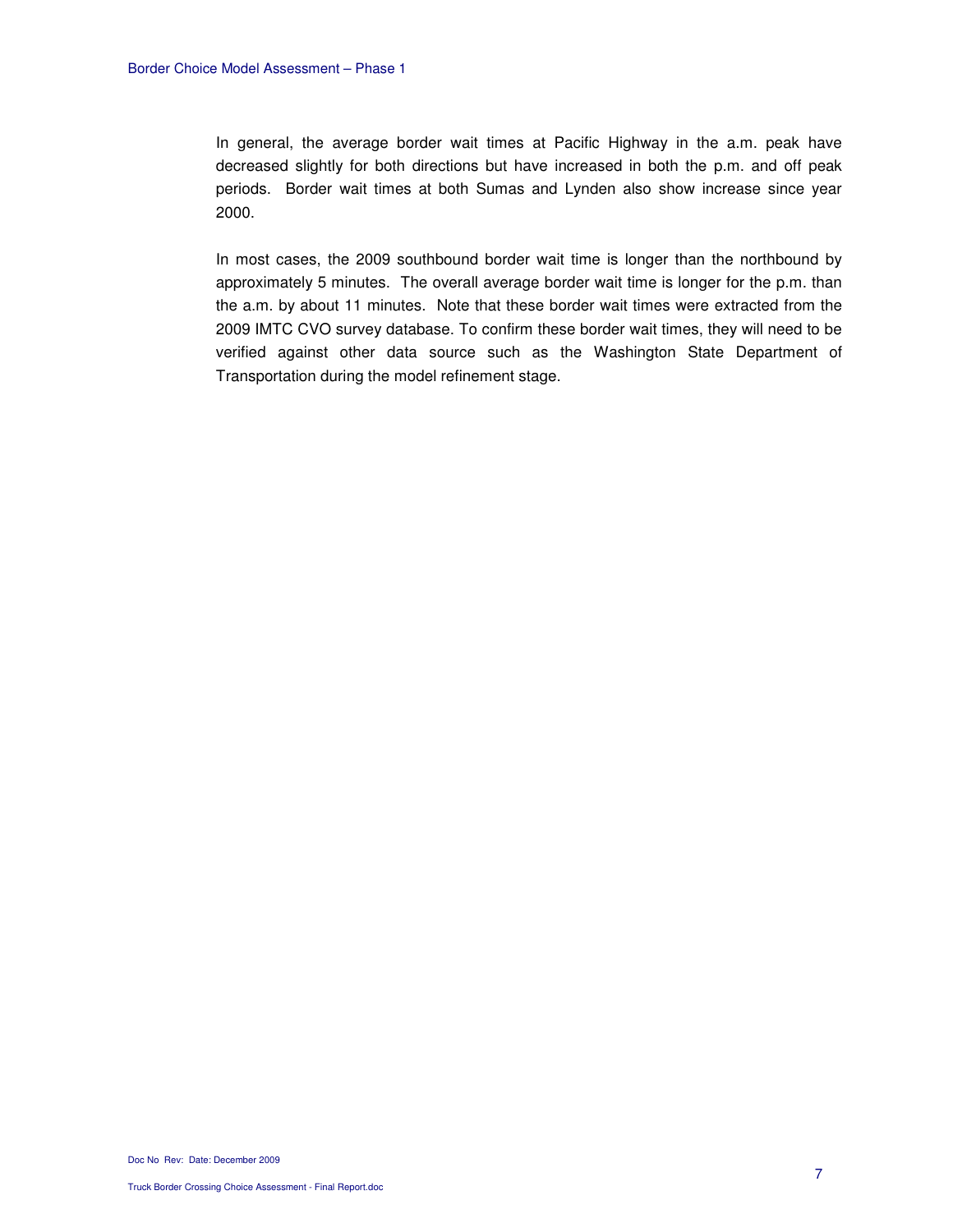|                   |                           |             | <b>Year 2000</b>  | <b>Year 2009</b>  | 2009 vs. 2000 |
|-------------------|---------------------------|-------------|-------------------|-------------------|---------------|
|                   | AM 08:00 to 11:00         |             | <b>Avg Border</b> | <b>Avg Border</b> | (min)         |
|                   |                           |             | Time (mins)       | Time (mins)       |               |
| <b>AM</b>         | Northbound                | Pacific Hwy | 12                | 10                | $-2$          |
|                   |                           | Sumas       | 2                 | 5                 | 3             |
|                   |                           | Lynden      | 2                 | 7                 | 5             |
|                   | <b>Northbound Average</b> |             |                   | 9                 |               |
|                   |                           |             |                   |                   |               |
|                   | Southbound                | Pacific Hwy | 23                | 18                | -5            |
|                   |                           | Sumas       | 6                 | 14                | 8             |
|                   |                           | Lynden      | 6                 | 11                | 5             |
|                   | <b>Southbound Average</b> |             |                   | 16                |               |
|                   |                           |             |                   |                   |               |
|                   | <b>AM Average</b>         |             |                   | 13                |               |
|                   |                           |             | <b>Year 2000</b>  | <b>Year 2009</b>  | 2009 vs. 2000 |
|                   | PM 14:00 to 17:00         |             | <b>Avg Border</b> | <b>Avg Border</b> | (min)         |
|                   |                           |             | Time (mins)       | Time (mins)       |               |
| <b>PM</b>         | Northbound                | Pacific Hwy | 15                | 24                | 9             |
|                   |                           | Sumas       | 1                 | 23                | 22            |
|                   |                           | Lynden      | 1                 | 6                 | 5             |
|                   | <b>Northbound Average</b> |             |                   | 21                |               |
|                   |                           |             |                   |                   |               |
|                   | Southbound                | Pacific Hwy | 24                | 38                | 14            |
|                   |                           | Sumas       | 21                | 13                | -8            |
|                   |                           | Lynden      | 21                | 16                | -5            |
|                   | <b>Southbound Average</b> |             |                   | 27                |               |
|                   |                           |             |                   |                   |               |
|                   | <b>PM Average</b>         |             |                   | 24                |               |
|                   |                           |             | <b>Year 2000</b>  | <b>Year 2009</b>  | 2009 vs. 2000 |
|                   | <b>Rest of Hours</b>      |             | <b>Avg Border</b> | <b>Avg Border</b> | (min)         |
|                   |                           |             | Time (mins)       | Time (mins)       |               |
| OP                | Northbound                | Pacific Hwy | 13                | 20                | 7             |
|                   |                           | Sumas       | 1                 | 10                | 9             |
|                   |                           | Lynden      | 1                 | 8                 | 7             |
|                   | <b>Northbound Average</b> |             |                   | 17                |               |
|                   |                           |             |                   |                   |               |
|                   | Southbound                | Pacific Hwy | 20                | 26                | 6             |
|                   |                           | Sumas       | 7                 | 15                | 8             |
|                   |                           | Lynden      | 7                 | 26                | 19            |
|                   | <b>Southbound Average</b> |             |                   | 22                |               |
|                   |                           |             |                   |                   |               |
| <b>OP</b> Average |                           |             |                   | 20                |               |

## **Table 3-3 Border Wait Time (in Minutes)**

Doc No Rev: Date: December 2009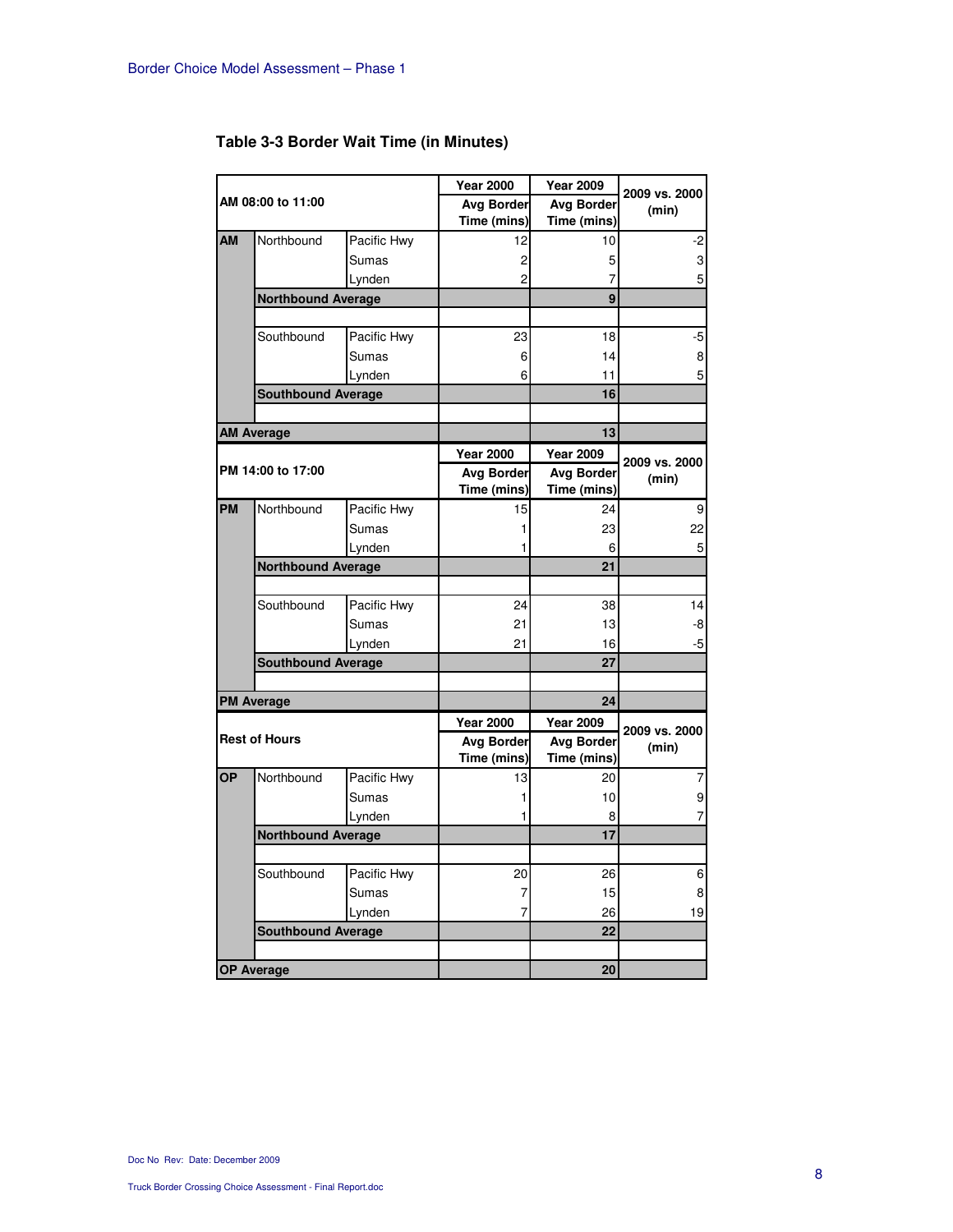#### **3.4 Trade Flow Estimates Update for Border Choice Model Testing**

According to the model calibration report and consultation with Cambridge Systematics, the trade flow estimates used in the Bi-national truck model were derived from the BTS North America Transborder Freight Database3. Unfortunately, we were not able to track down how exactly the trade flow estimates were derived from the BTS database. To update the trade flow estimates used in the model, annual growth factors based on 2002 and 2008 BTS trade flow for each border crossing were applied to the model inputs, as shown in **Table 3-4** below.

**Figure 3-1** displays the annual exports and imports between U.S. and Canada for different border crossings between years 2002 and 2008. All exports experienced double digits percentage annual growth from years 2002 to 2008. The greatest increase is Lynden at 43% increase per year since 2002 – \$58 Million in 2002 to \$497Million in 2008. Pacific Highway and Sumas border crossings also experienced annual export growth of 15% and 20% respectively. On the other hand, imports are stagnant at an average annual growth of 2% per year. Lynden border crossing actually experienced a negative 3% annual growth since year 2002. One possible reason for this decline could be related to the U.S./Canada exchange rate.

In our opinion the use of the trade flow variable in the crossing choice model should be reviewed. First, this variable would be difficult to forecast accurately by individual crossing and is heavily dependent on the value of the goods being shipped. Furthermore, if these forecasts were accurate the truck volumes at each crossing could be determined by applying factors to the trade flows, thereby eliminating the need for a logit choice model.

|         |                     | Annual Trade Flows (U.S. \$) | Annuall        |               |
|---------|---------------------|------------------------------|----------------|---------------|
|         |                     | 2002                         | 2008           | <b>Growth</b> |
| Exports | Pacific Hwy         | 4,662,011,468                | 11,035,445,385 | 15%           |
|         | Lynden              | 57,658,341                   | 497,078,210    | 43%           |
|         | Sumas               | 393,579,217                  | 1,171,505,760  | 20%           |
|         | <b>Export Total</b> | 5,113,249,026                | 12,704,029,355 |               |
| Imports | Pacific Hwy         | 6,732,470,451                | 7,383,704,741  | 2%            |
|         | Lynden              | 45,260,461                   | 37,654,207     | $-3%$         |
|         | Sumas               | 1,004,791,614                | 1,497,987,671  | 7%            |
|         | <b>Import Total</b> | 7,782,522,526                | 8,919,346,619  |               |

### **Table 3-4 Total Annual Exports and Imports between U.S. and Canada (All Land Modes and Commodities)**

 Trade Flows Data Extraction Assumptions: 1) US State - All US State; 2) Trading Partner - Canada; 3) Month - annual summary; 4) Mode - all land modes with exclusion of pipeline

BTS Data Source: http://www.bts.gov/programs/international/transborder/TBDR\_QA.html

l

<sup>&</sup>lt;sup>3</sup> BTS Data Source: http://www.bts.gov/programs/international/transborder/TBDR\_QA.html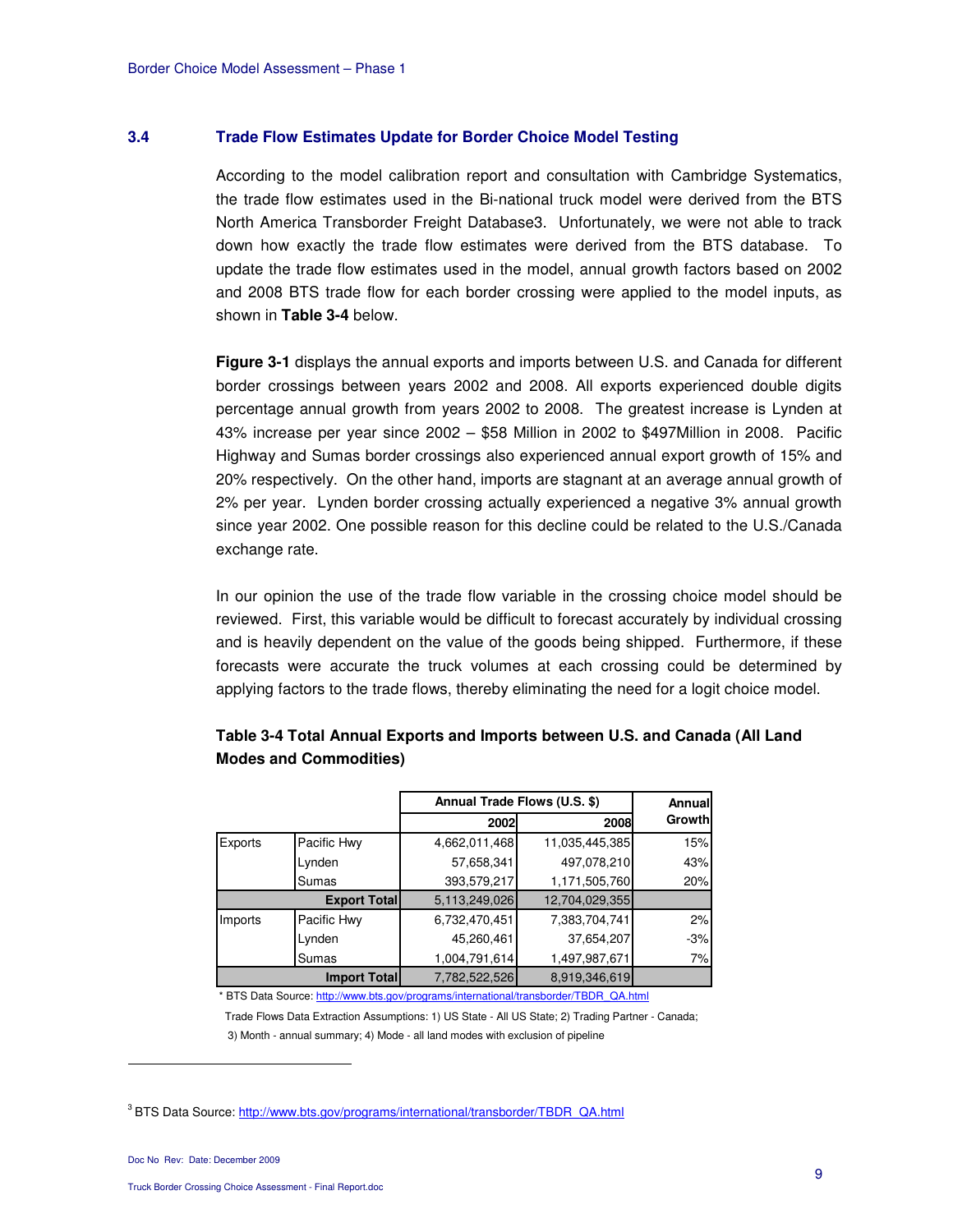

**Figure 3-1 Border Crossing Trade Flow (Years 2000 to 2008)** 



Doc No Rev: Date: December 2009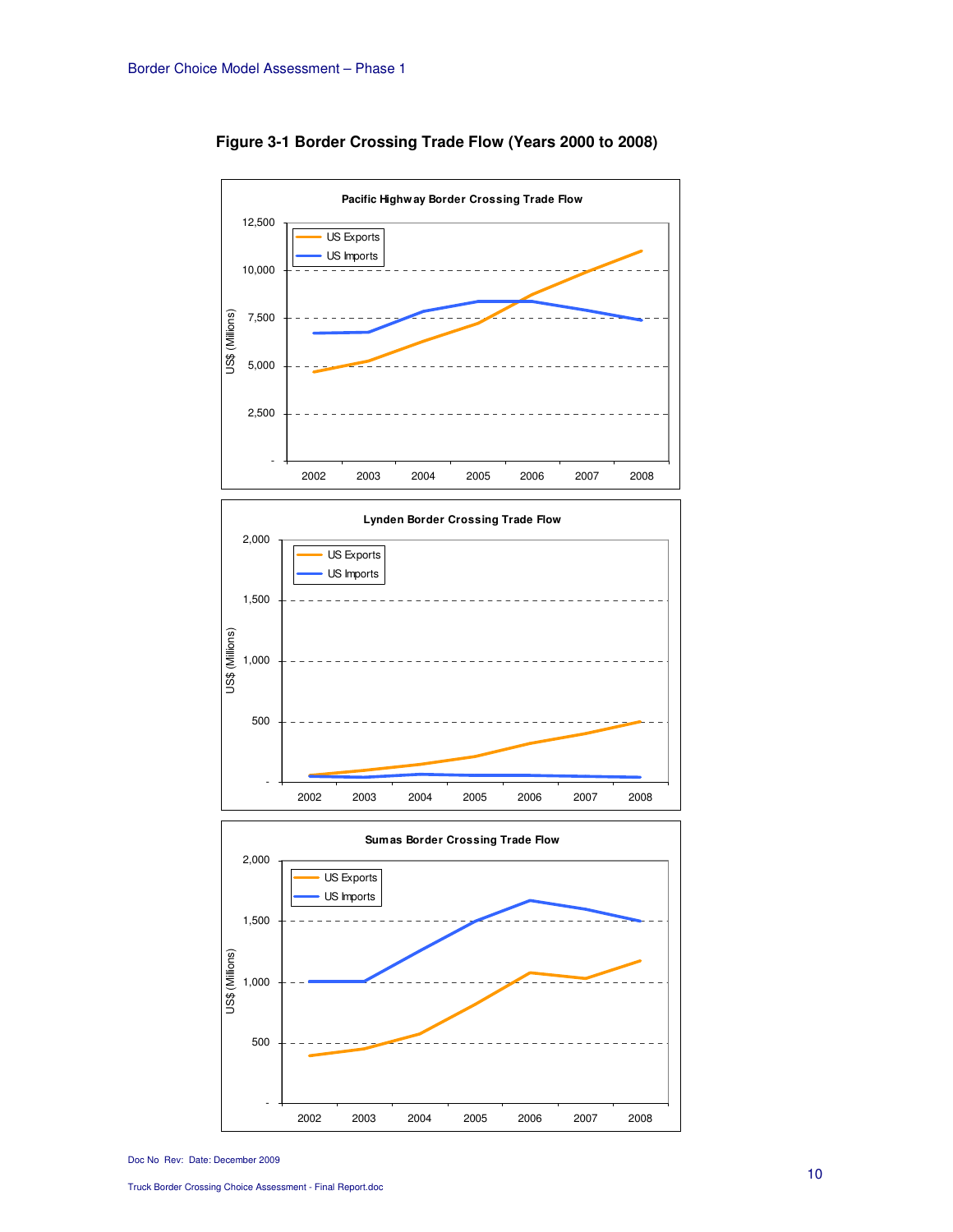## **4 Results of Assessment**

#### **4.1 Introduction**

As noted in Chapter 2 of the report, the key model factors employed in the Truck Border Choice model include congested time, distance, border wait time and trade flow data, which are all currently in year 2000/2002. Since the observed data represents cross-border truck travel characteristics in the summer of year 2009, it is essential to update some of the key factors identified in the Border Choice model to reflect a more representative border operation condition prior to undertaking the assessment. The purpose of this chapter is to discuss the assessment procedures and results.

#### **4.2 Assessment Procedure**

In order to streamline the analysis, we have assumed that both the congested time and distance have not experienced significant changes that would alter the results of the Border Choice model. As such, the update of the key model factors is focussed on border wait time and trade flow data which were extracted from the 2009 IMTC CVO survey and the BTS database as discussed in the previous chapter. The following section provides a brief description of the assessment procedure follow by the results. **Figure 4-1** illustrates the assessment procedure for the a.m. peak. First, the observed 2009 internal truck trip tables by time of day and border crossing are imported into the Border Choice model followed by adjusting key model factors and running the model to obtain the border choice outcome, which is then compared against the 2009 observed data. For instance, a 2009 observed AM internal truck trip table using Pacific Highway border crossing can be imported into the Border Choice model. After conducting the Border Choice model run, the outputs will show how many truck trips are allocated to Pacific Highway border crossing, or the capture rate. Due to the nature of a logit model, a certain percentage will always be allocated to the other crossings. However, if the Border Choice model is properly estimated, a high percentage of the observed matrix should be assigned to the crossing where the survey was conducted.

To better understand the border choice impact as a result of changes to key input factors within the Border Choice model, the assessment was undertaken using a staged evaluation process as identified by the four test scenarios shown in **Table 4-1**. Test 1 represents a model run of the Truck Border Choice model based on the original input factors such as year 2000 border wait time. An update of 2002 border wait times to 2009 is included in Test 2 and an update of trade flow data is incorporated in Test 3. Finally, Test 4 consists of updating both border wait times and trade flow data concurrently.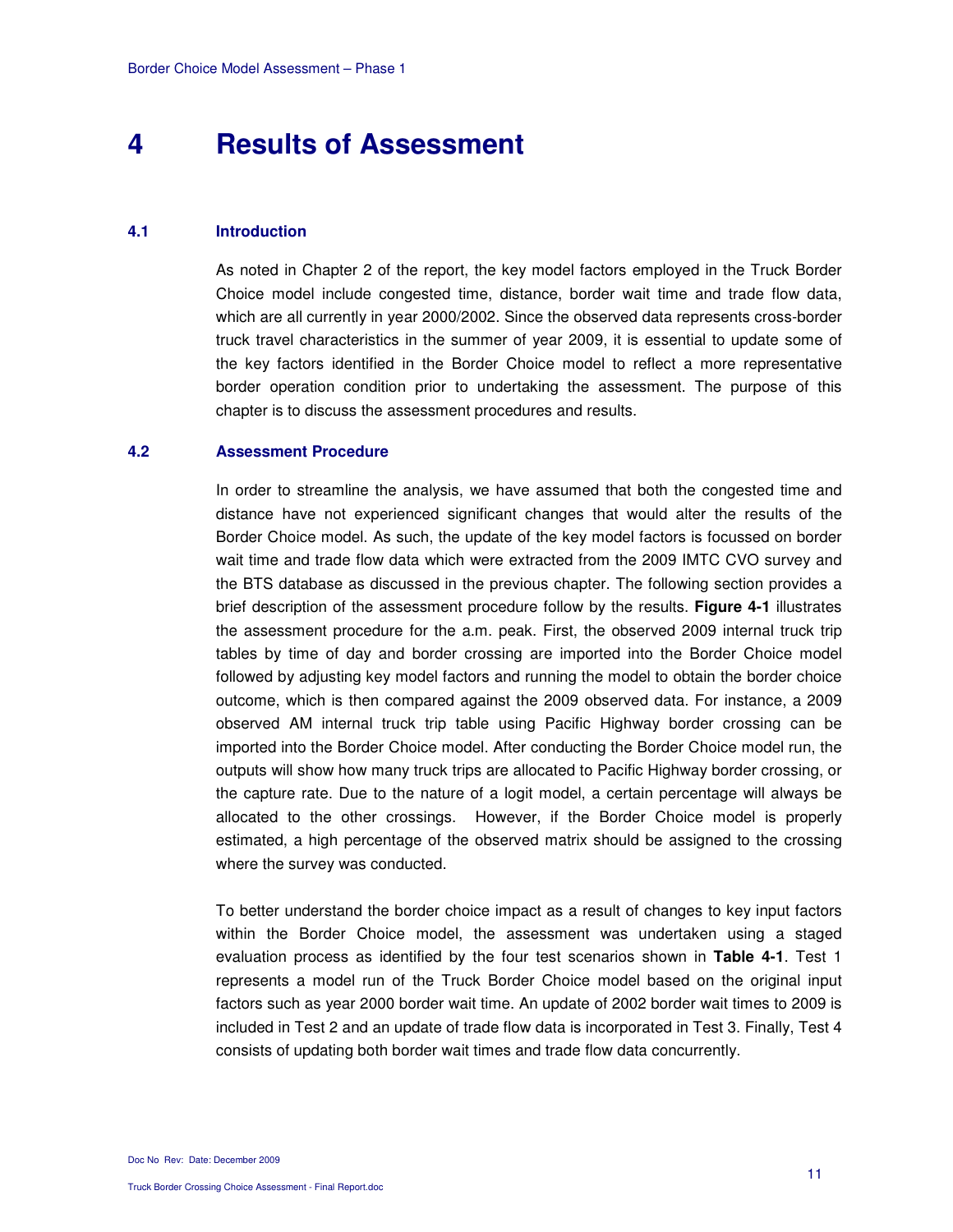

**Figure 4-1 Border Choice Model Assessment Procedure**

**Table 4-1 Model Test Scenarios** 

| <b>Test</b> | Variables in the Truck Border Choice Model |                 |                            |                   |  |  |  |  |  |
|-------------|--------------------------------------------|-----------------|----------------------------|-------------------|--|--|--|--|--|
| Scenario    | Congested<br>Time                          | <b>Distance</b> | <b>Border Wait</b><br>Time | <b>Trade Flow</b> |  |  |  |  |  |
| Test 1      | 2000                                       | 2000            | 2000                       | 2002              |  |  |  |  |  |
| Test 2      | 2000                                       | 2000            | 2009                       | 2002              |  |  |  |  |  |
| Test 3      | 2000                                       | 2000            | 2000                       | 2008              |  |  |  |  |  |
| Test 4      | 2000                                       | 2000            | 2009                       | 2008              |  |  |  |  |  |

#### **4.3 Assessment Results**

#### 4.3.1 Internal Truck Trips

**Table 4-2** to **Table 4-4** show the border crossing choice results for the four test scenarios using the EMME software platform. The red highlighted column represents the number of 2009 observed internal truck trips by various crossings. The model results generated from each test scenario are then compared against the column with observed data. Key observations include: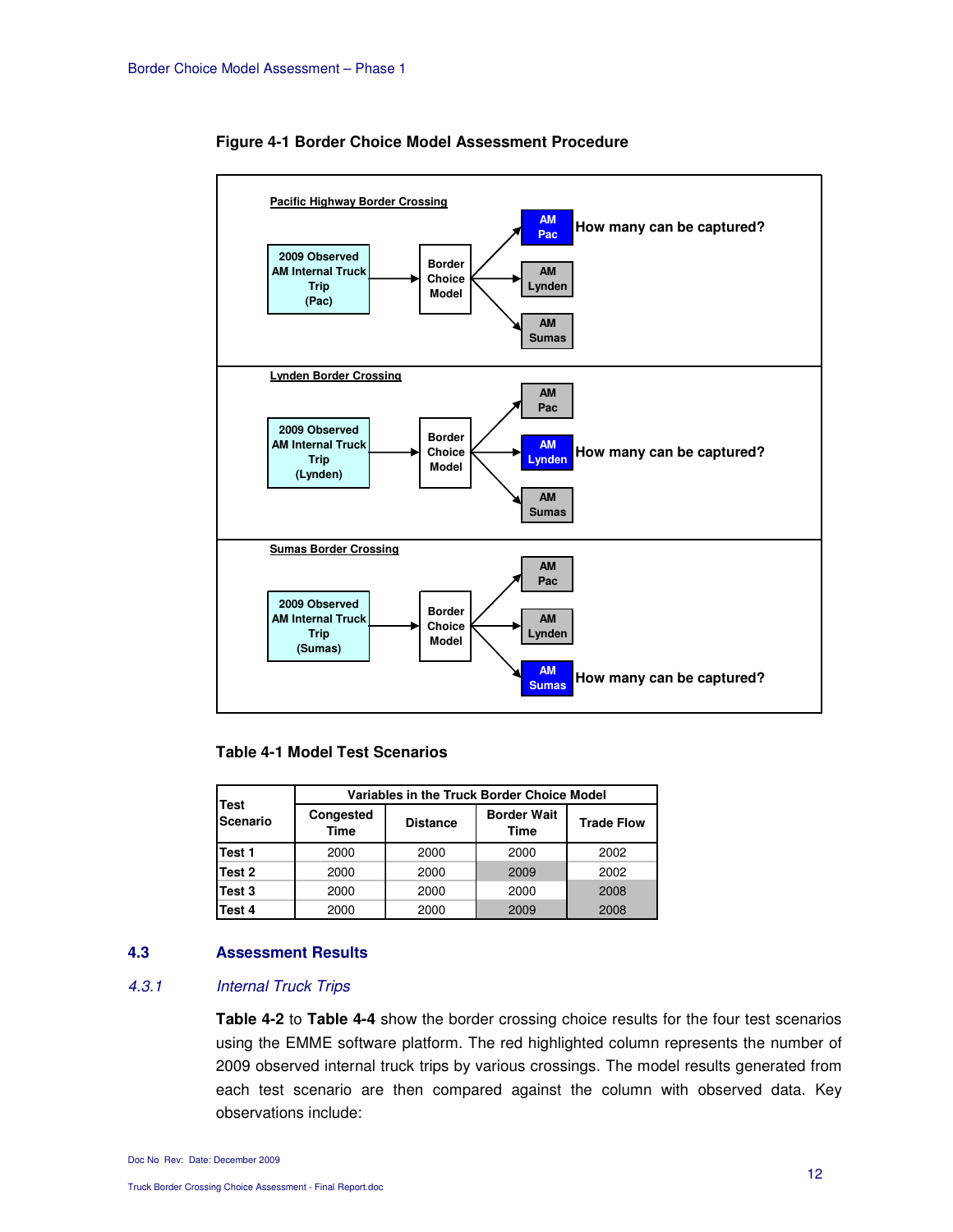- Test 1: Without updating any existing variables within the cross border choice model, the resulting capture rate for Pacific Highway is about 50% to 60% for northbound and 85% to 90% for southbound. The capture rates for both Lynden and Sumas crossings are in a low range of 2% to 30%.
- Test 2: By simply updating the border wait time from 2002 to 2009, the capture rates for all three border crossings are similar to Test 1,
- Test 3: By updating the trade flow estimates from 2002 to 2008, the capture rates for Pacific Highway show a significant improvement from 50%-60% range to approximately 90% for both directions. On the other hand, the capture rates for Lynden and Sumas decline even further.
- Test 4: By updating both the border wait time and the trade flow estimates, the resulting capture rates are similar to those found in Test 3.

|           |           |                   |                 | Test 1          |         | Test 2          |         | Test 3          |         | Test 4           |         |
|-----------|-----------|-------------------|-----------------|-----------------|---------|-----------------|---------|-----------------|---------|------------------|---------|
|           |           | AM 08:00 to 11:00 | <b>Observed</b> | <b>Modelled</b> | Capture | <b>Modelled</b> | Capture | <b>Modelled</b> | Capture | <b>Modelled</b>  | Capture |
|           |           |                   |                 | <b>Trips</b>    | Rate    | <b>Trips</b>    | Rate    | <b>Trips</b>    | Rate    | <b>Trips</b>     | Rate    |
| <b>AM</b> | <b>NB</b> | Pacific Hwy       | 161             | 100             | 62%     | 101             | 63%     | 151             | 94%     | 151 <sub>1</sub> | 94%     |
|           | <b>SB</b> | Pacific Hwy       | 204             | 171             | 84%     | 172             | 84%     | 179             | 88%     | 180              | 88%     |
|           |           | Total NB + SB     | 365             | 271             | 74%     | 273             | 75%     | 330             | 90%     | 331              | 91%     |
|           | <b>NB</b> | Lynden            | 36              | 51              | 14%     | 5               | 13%     |                 | 2%      |                  | 1%      |
|           | <b>SB</b> | Lynden            | 57              | 31              | 6%      | 3               | 5%      | з               | 4%      | 2                | 4%      |
|           |           | Total NB + SB     | 93              | 8               | 9%      | 8               | 8%      |                 | 3%      | 3 <sup>1</sup>   | 3%      |
|           | <b>NB</b> | Sumas             | 80              | 20 <sub>l</sub> | 25%     | 20              | 25%     |                 | 2%      |                  | 2%      |
|           | <b>SB</b> | Sumas             | 1631            | 17              | 11%     | 17              | 11%     | 13              | 8%      | 13               | 8%      |
|           |           | Total NB + SB     | 243             | 37              | 15%     | 37              | 15%     | 14              | 6%      | 14 <sup>1</sup>  | 6%      |

#### **Table 4-2 Results of Assessment (AM)**

#### **Table 4-3 Results of Assessment (PM)**

|           |           |                   |                 | Test 2<br>Test 1<br>Test 3 |         |                 |         | Test 4          |         |                 |         |
|-----------|-----------|-------------------|-----------------|----------------------------|---------|-----------------|---------|-----------------|---------|-----------------|---------|
|           |           | PM 14:00 to 17:00 | <b>Observed</b> | <b>Modelled</b>            | Capture | <b>Modelled</b> | Capture | <b>Modelled</b> | Capture | <b>Modelled</b> | Capture |
|           |           |                   |                 | <b>Trips</b>               | Rate    | <b>Trips</b>    | Rate    | <b>Trips</b>    | Rate    | <b>Trips</b>    | Rate    |
| <b>PM</b> | <b>NB</b> | Pacific Hwy       | 191             | 100                        | 52%     | $113$           | 59%     | 181             | 95%     | 181             | 95%     |
|           | <b>SB</b> | Pacific Hwy       | 119             | 103                        | 86%     | 102             | 86%     | 105             | 88%     | 105             | 88%     |
|           |           | Total NB + SB     | 310             | 203                        | 65%     | 215             | 69%     | 286             | 92%     | 286             | 92%     |
|           | <b>NB</b> | Lynden            | 35              | 51                         | 14%     | 5               | 15%     | $\Omega$        | 0%      |                 | 0%      |
|           | <b>SB</b> | Lynden            | 39              |                            | 2%      |                 | 2%      |                 | 2%      |                 | 2%      |
|           |           | Total NB + SB     | 74              | 6                          | 8%      | 6               | 8%      |                 | 1%      |                 | 1%      |
|           | <b>NB</b> | Sumas             | 86              | 26                         | 30%     | 20              | 23%     |                 | 1%      |                 | 1%      |
|           | <b>SB</b> | Sumas             | 91              | 6                          | 7%      |                 | 7%      | 51              | 6%      | 51              | 6%      |
|           |           | Total NB + SB     | 177             | 33 <sub>l</sub>            | 18%     | 27              | 15%     |                 | 3%      | 6 <sup>1</sup>  | 4%      |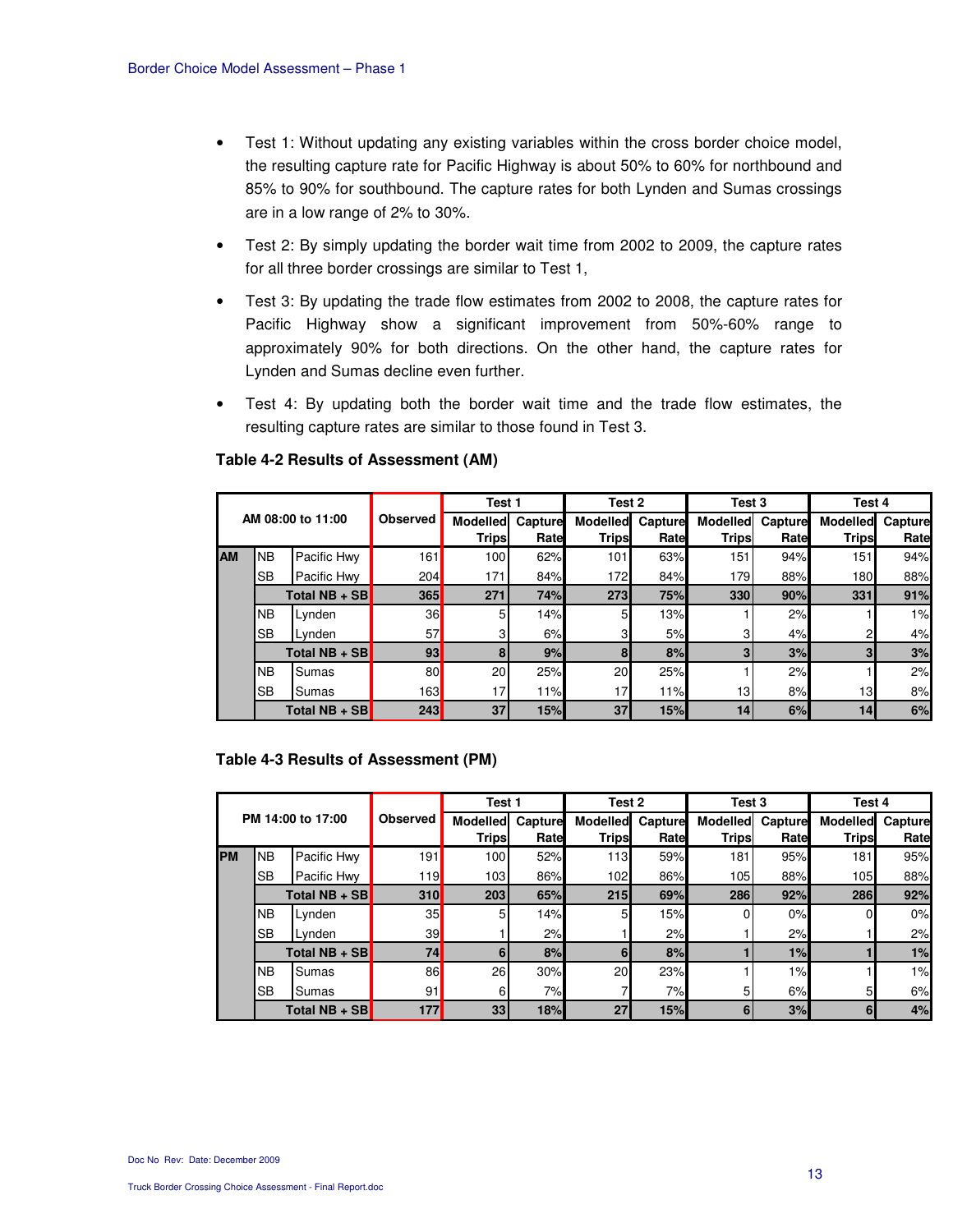|           |           |                      |                 | Test 1          |         | Test 2          |         | Test 3          |         | Test 4          |         |
|-----------|-----------|----------------------|-----------------|-----------------|---------|-----------------|---------|-----------------|---------|-----------------|---------|
|           |           | <b>Rest of Hours</b> | <b>Observed</b> | <b>Modelled</b> | Capture | <b>Modelled</b> | Capture | <b>Modelled</b> | Capture | <b>Modelled</b> | Capture |
|           |           |                      |                 | <b>Trips</b>    | Rate    | <b>Trips</b>    | Rate    | <b>Trips</b>    | Rate    | <b>Trips</b>    | Rate    |
| <b>OP</b> | <b>NB</b> | Pacific Hwy          | 374             | 216             | 58%     | 221             | 59%     | 335             | 90%     | 335             | 90%     |
|           | <b>SB</b> | Pacific Hwv          | 347             | 324             | 93%     | 324             | 93%     | 329             | 95%     | 329             | 95%     |
|           |           | Total NB + SB        | 721             | 540             | 75%     | 545             | 76%     | 664             | 92%     | 664             | 92%     |
|           | <b>NB</b> | Lynden               | 88              | 14 <sub>1</sub> | 16%     | 14 <sub>1</sub> | 16%     |                 | 6%      | 5               | 6%      |
|           | <b>SB</b> | Lynden               | 83              |                 | 2%      | 2               | 2%      |                 | 1%      |                 | 1%      |
|           |           | Total NB + SB        | 171             | 16 <sup>1</sup> | 9%      | 16              | 9%      |                 | 4%      | 6               | 4%      |
|           | <b>NB</b> | Sumas                | 109             | 24              | 22%     | 23              | 21%     |                 | 1%      |                 | 1%      |
|           | <b>SB</b> | Sumas                | <b>200</b>      | 61              | 3%      | 6               | 3%      |                 | 2%      | 4.              | 2%      |
|           |           | Total NB + SB        | 309             | 30 <sub>l</sub> | 10%     | 29              | 9%      |                 | 2%      | 51              | 2%      |

#### **Table 4-4 Results of Assessment (OP)**

### 4.3.2 External Truck Trips

As external truck trips are treated as fixed trip tables by time of day and border crossing in the existing Bi-national model. To forecast the base year 2000 to 2009 condition, growth factor(s) need to be estimated. As the focus of this study is to assess the Border Choice model, a simple growth factor of 0.80 obtained from the 2000 and 2008 cross-border truck volumes<sup>4</sup> was applied to all external truck trip tables. The results are presented in Table **4-5**. Since the growth factor was derived from the actual cross-border truck volumes as opposed to forecasting, additional research and analysis will be required to establish a methodology to forecast external truck trips and whether it can be part of the Border Choice model.

#### **Table 4-5 Results of External Truck Trips**

| <b>External Truck</b> | <b>Observed</b> | <b>Factored</b> | Diff % |
|-----------------------|-----------------|-----------------|--------|
| AM 08:00 to 11:00     |                 |                 |        |
| Pacific Hwy           | 171             | 134             | $-22%$ |
| Lynden                | 32              | 23              | $-28%$ |
| Sumas                 | 64              | 45              | $-30%$ |
| Total                 | 267             | 202             | $-24%$ |
| PM 14:00 to 17:00     |                 |                 |        |
| Pacific Hwy           | 239             | 125             | $-48%$ |
| Lynden                | 31              | 26              | $-17%$ |
| Sumas                 | 106             | 25              | $-76%$ |
| Total                 | 376             | 176             | $-53%$ |
| <b>Off Peak</b>       |                 |                 |        |
| Pacific Hwy           | 493             | 664             | 35%    |
| Lynden                | 50              | 36              | $-28%$ |
| Sumas                 | 187             | 123             | $-34%$ |
| Total                 | 730             | 822             | 13%    |

<sup>&</sup>lt;sup>4</sup> Cross-Border Truck Volumes at Pacific Highway, Lynden and Sumas (1998 - 2008) were obtained from www.wcog.org/imtc

l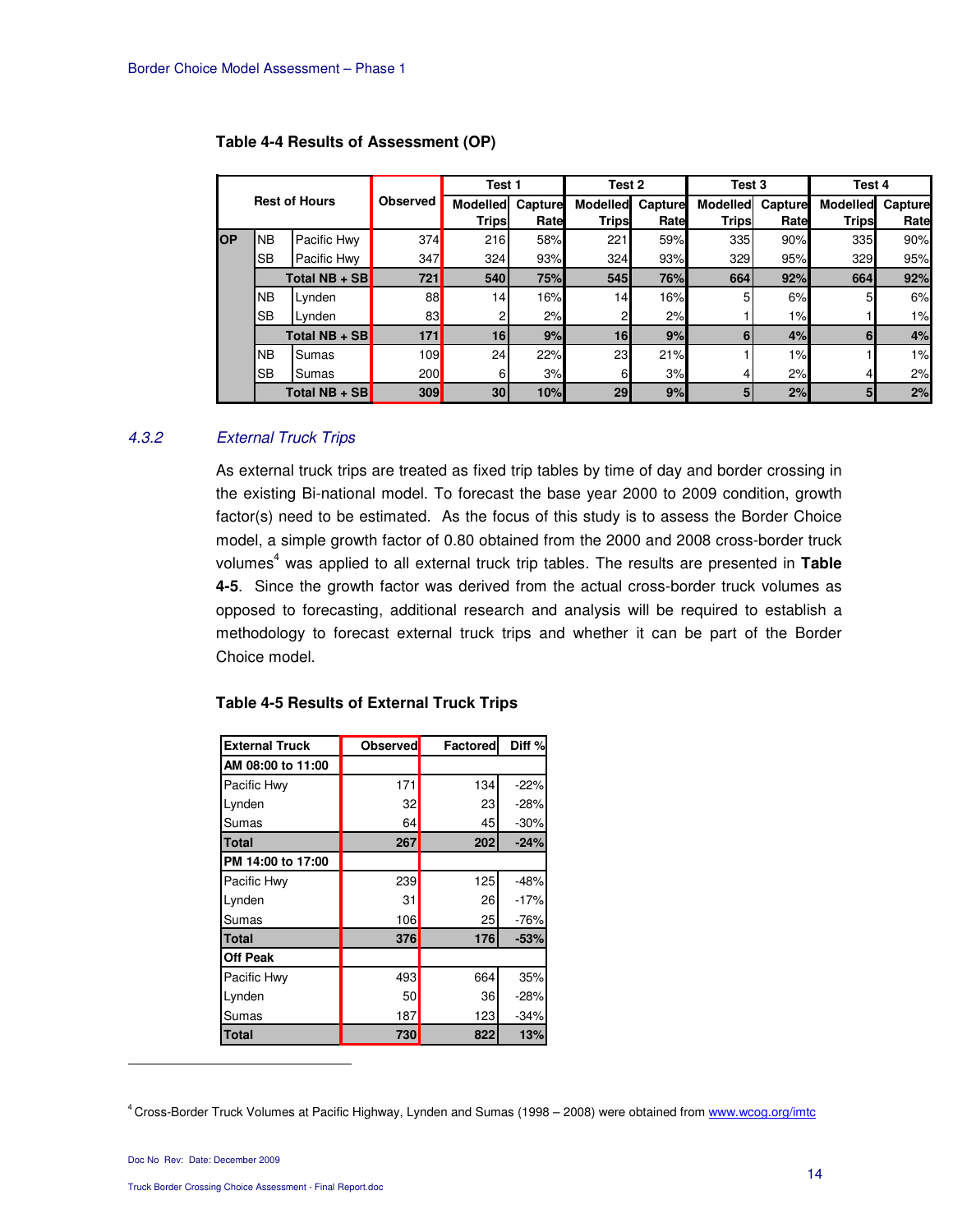The assessment results illustrate that the existing Bi-national Truck Border Choice model considerably underestimates internal truck trips at Lynden and Sumas border crossings – the capture rates at both border crossings are less than 5% after updating the key variables in Test 4. To explore this further, it is worthwhile to examine the relationship between the observed truck OD patterns and those selected by the border choice model, as discussed in the next section.

#### **4.4 2009 Observed and Modelled OD Patterns**

#### 4.4.1 2009 AM Observed OD Patterns by Crossing Location

**Table 4-6** to **Table 4-8** show the a.m. peak period OD trip tables (as a percentage of the total trips) for Pacific Highway, Lynden and Sumas border crossings. For example, the 8% provided in **Table 4-6** represents the percentage of a.m. peak trucks at Pacific Highway border travelling from Richmond/Delta/Surrey to the US externals. These OD tables were extracted from the 2009 IMTC survey. The OD pattern tables are tabulated according to 11 sub-areas, including one external which represents externals in both U.S. and Canada. The red outlined cells correspond to northbound cross border truck traffic whereas the blue outlined cells refer to cross border truck trips going southbound. We have also identified OD pairs (in yellow) with higher percentages of truck traffic.

According to **Table 4-6**, approximately 70% of truck trips using the Pacific Highway border have origins or destinations in Blaine/Ferndale, PSRC and the West Lower Mainland such as Burrard Peninsula and Richmond/Delta etc. At the Lynden border crossing, it is observed that a substantial fraction of truck trips have origins or destinations in Lynden, Sumas, Langley, Fraser Valley and Surrey as illustrated in **Table 4-7**. It is also not surprising to observe that a significant portion of truck trips (more than 50%) at Sumas border crossing have origins or destinations in the Lynden, Sumas, and the East Lower Mainland such as Fraser Valley and Langley because of their proximity to the crossing. This analysis shows the relationship between the truck OD patterns and border crossing location choice which should be more or less reflected by the Border Choice model.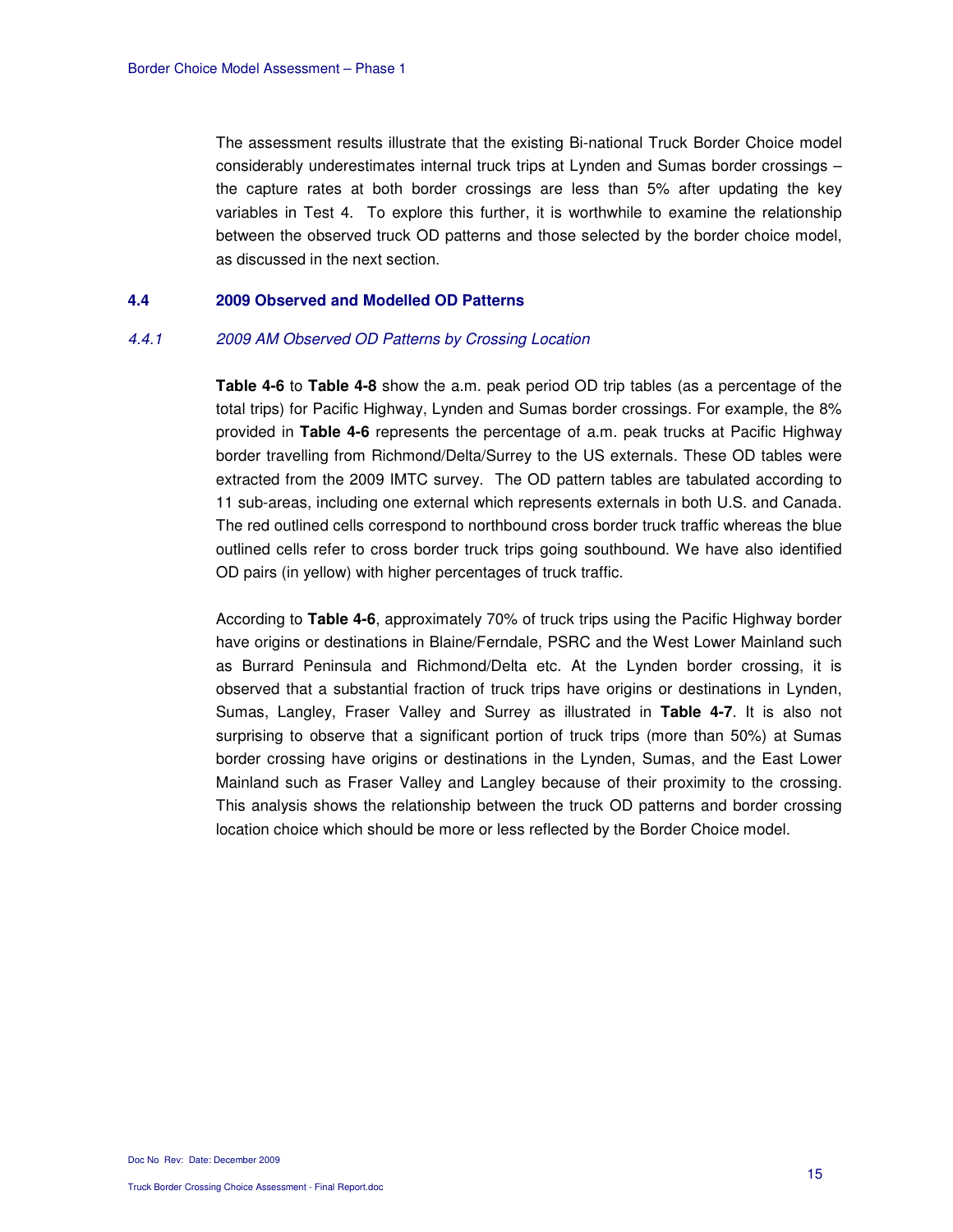|                | Ext   | <b>BurrPe</b><br>n | Rich/D<br>el/ Sur | Maple<br>Ridge | Langley | Fraser<br>V. | Blaine | Belling<br>ham | Lynden<br>/Sumas | Skagit | <b>PSRC</b> | sum  |
|----------------|-------|--------------------|-------------------|----------------|---------|--------------|--------|----------------|------------------|--------|-------------|------|
| Ext            | 2%    | 5%                 | 6%                | 0%             | 2%      | 1%           | $0\%$  | 0%             | 0%               | $0\%$  | $1\%$       | 18%  |
| <b>BurrPen</b> | 3%    |                    |                   |                |         |              | 5%     | 0%             | 0%               | 0%     | 5%          | 14%  |
| Rich/Del/Sur   | 8%    |                    |                   |                |         |              | 7%     | 1%             | 1%               | 2%     | 11%         | 29%  |
| Maple Ridge    | 0%    |                    |                   |                |         |              | $0\%$  | 0%             | 0%               | $0\%$  | $0\%$       | 0%   |
| Langley        | 1%    |                    |                   |                |         |              | 2%     | 0%             | 0%               | 0%     | 2%          | 5%   |
| Fraser V.      | 0%    |                    |                   |                |         |              | 0%     | 0%             | 0%               | 0%     | 0%          | 1%   |
| <b>Blaine</b>  | $0\%$ | 4%                 | 7%                | $0\%$          | $1\%$   | $0\%$        |        |                |                  |        |             | 14%  |
| Bellingham     | $0\%$ | 2%                 | 1%                | $0\%$          | 0%      | $0\%$        |        |                |                  |        |             | 3%   |
| Lynden/Sumas   | $0\%$ | $0\%$              | 1%                | $0\%$          | $0\%$   | $0\%$        |        |                |                  |        |             | 1%   |
| Skagit         | 1%    | 0%                 | 2%                | 0%             | 0%      | 0%           |        |                |                  |        |             | 3%   |
| <b>PSRC</b>    | 1%    | 3%                 | 7%                | 0%             | $0\%$   | $0\%$        |        |                |                  |        |             | 11%  |
| sum            | 16%   | 14%                | 23%               | $0\%$          | 4%      | 2%           | 17%    | $1\%$          | 1%               | 3%     | 19%         | 100% |

## **Table 4-6 2009 Observed AM OD Trip Table (Pacific Highway)**

## **Table 4-7 2009 Observed AM OD Trip Table (Lynden)**

|                | Ext   | <b>BurrPe</b><br>n | Rich/D<br>el/ Sur | Maple<br>Ridge | Langley | Fraser<br>V. | <b>Blaine</b> | Belling<br>ham | Lynden<br>/Sumas | Skagit | <b>PSRC</b> | sum  |
|----------------|-------|--------------------|-------------------|----------------|---------|--------------|---------------|----------------|------------------|--------|-------------|------|
| Ext            | 3%    | $1\%$              | 2%                | 1%             | 2%      | 0%           | $0\%$         | $0\%$          | $1\%$            | 0%     | 1%          | 10%  |
| <b>BurrPen</b> | 2%    |                    |                   |                |         |              | $1\%$         | 2%             | 0%               | 6%     | 2%          | 11%  |
| Rich/Del/Sur   | 3%    |                    |                   |                |         |              | 3%            | 2%             | 2%               | $0\%$  | 2%          | 13%  |
| Maple Ridge    | 0%    |                    |                   |                |         |              | 2%            | $1\%$          | $0\%$            | 0%     | 2%          | 4%   |
| Langley        | 9%    |                    |                   |                |         |              | 3%            | 5%             | 3%               | $1\%$  | 2%          | 23%  |
| Fraser V.      | 1%    |                    |                   |                |         |              | 2%            | 2%             | 2%               | $0\%$  | 2%          | 8%   |
| <b>Blaine</b>  | $1\%$ | 0%                 | 1%                | $0\%$          | 2%      | 0%           |               |                |                  |        |             | 4%   |
| Bellingham     | 1%    | 0%                 | 0%                | 0%             | 1%      | 0%           |               |                |                  |        |             | 2%   |
| Lynden/Sumas   | 0%    | 2%                 | 3%                | 0%             | 3%      | 3%           |               |                |                  |        |             | 11%  |
| Skagit         | 0%    | 2%                 | 0%                | 0%             | 0%      | 0%           |               |                |                  |        |             | 2%   |
| <b>PSRC</b>    | $0\%$ | 3%                 | 2%                | 0%             | 4%      | 4%           |               |                |                  |        |             | 13%  |
| sum            | 19%   | 7%                 | 7%                | 1%             | 11%     | 7%           | 11%           | 12%            | 7%               | 6%     | 10%         | 100% |

## **Table 4-8 2009 Observed AM OD Trip Table (Sumas)**

|                | Ext   | <b>BurrPe</b><br>n | Rich/D<br>el/ Sur | Maple<br>Ridge | Langley <sub>V.</sub> | Fraser | <b>Blaine</b> | Belling<br>ham | Lynden<br>/Sumas | Skagit | <b>PSRC</b> | sum  |
|----------------|-------|--------------------|-------------------|----------------|-----------------------|--------|---------------|----------------|------------------|--------|-------------|------|
| Ext            | $1\%$ | 0%                 | 0%                | $0\%$          | 0%                    | 1%     | 0%            | 1%             | 3%               | $0\%$  | 3%          | 10%  |
| <b>BurrPen</b> | $0\%$ |                    |                   |                |                       |        | $0\%$         | 0%             | $1\%$            | $1\%$  | 2%          | 4%   |
| Rich/Del/Sur   | 1%    |                    |                   |                |                       |        | $0\%$         | 0%             | 4%               | $0\%$  | 2%          | 8%   |
| Maple Ridge    | $0\%$ |                    |                   |                |                       |        | $0\%$         | 0%             | $0\%$            | $0\%$  | 1%          | 1%   |
| Langley        | 1%    |                    |                   |                |                       |        | 1%            | 0%             | 2%               | 1%     | 5%          | 10%  |
| Fraser V.      | 6%    |                    |                   |                |                       |        | 3%            | 0%             | 16%              | 3%     | 9%          | 38%  |
| <b>Blaine</b>  | $0\%$ | 0%                 | 0%                | 0%             | 0%                    | $1\%$  |               |                |                  |        |             | 1%   |
| Bellingham     | 0%    | $0\%$              | 1%                | 0%             | 0%                    | $1\%$  |               |                |                  |        |             | 2%   |
| Lynden/Sumas   | 1%    | 1%                 | 2%                | 0%             | 2%                    | 14%    |               |                |                  |        |             | 21%  |
| Skagit         | $1\%$ | $0\%$              | 0%                | 0%             | 0%                    | 0%     |               |                |                  |        |             | 1%   |
| <b>PSRC</b>    | 0%    | $0\%$              | 0%                | $0\%$          | 1%                    | 3%     |               |                |                  |        |             | 4%   |
| sum            | 12%   | 2%                 | 3%                | 1%             | 3%                    | 21%    | 4%            | 2%             | 26%              | 5%     | 22%         | 100% |

Doc No Rev: Date: December 2009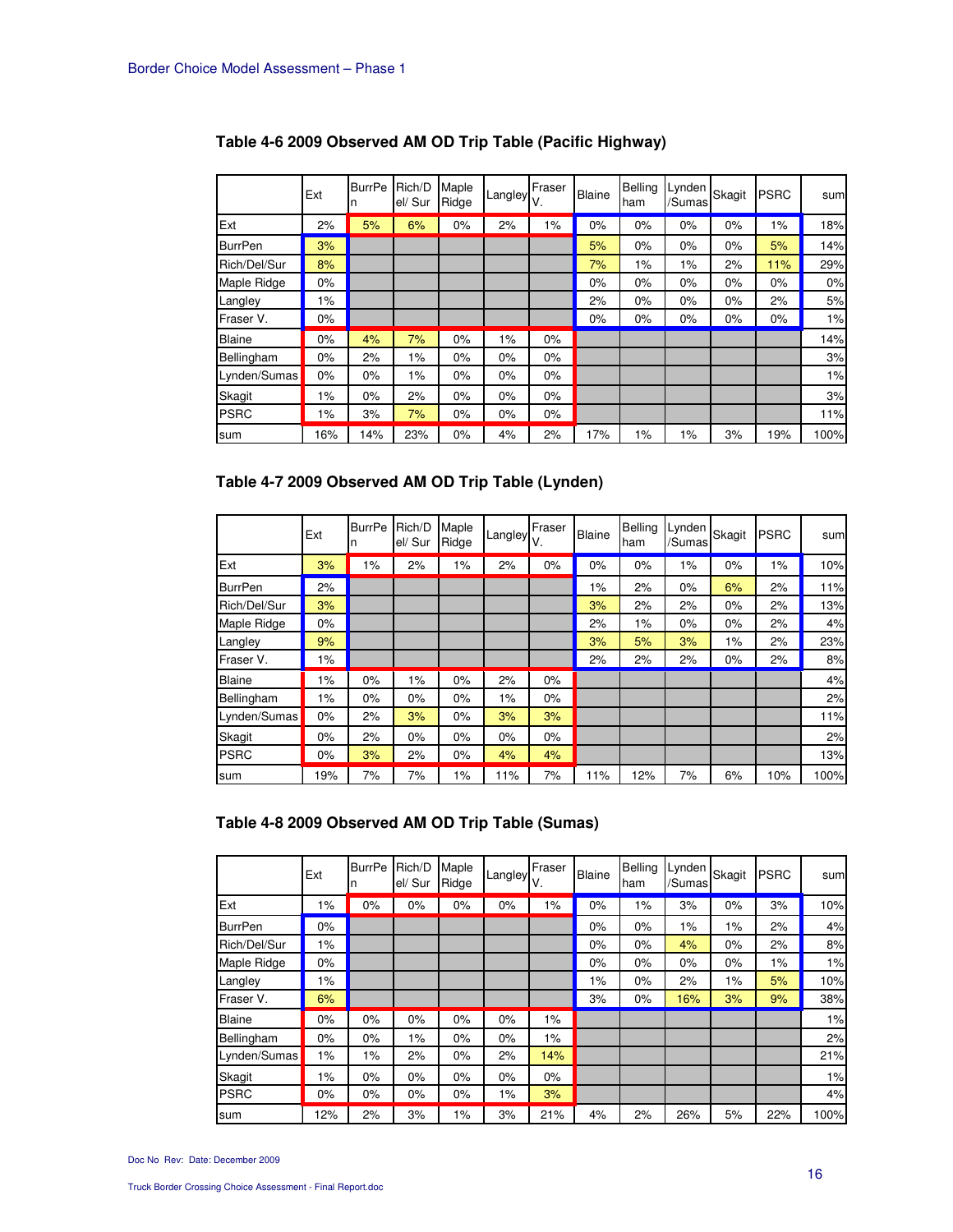#### 4.4.2 2009 AM Observed vs. Choice Model OD Patterns by Crossing Location

This section shows how the truck trips surveyed at the Sumas crossing (observed Sumas trip table) are allocated between the individual crossings according to the current Border Choice model. Note that a logit model will always allocate a percentage to other crossings, but this should be minimal if the model is properly specified. **Table 4-9** shows the 2009 observed a.m. peak truck matrix for the Sumas crossing. For the northbound truck traffic, approximately 95% have origins or destinations in Lynden/Sumas, North Fraser Valley and Langley because of their proximity to the Sumas crossing (as highlighted in orange). Similarly over 85% is observed for the southbound truck traffic.

**Tables 4-10** to **4-12** show how the observed Sumas trips are allocated by the border choice model. One would expect a high percentage of the trips to be assigned to the Sumas crossing. However, the Border Choice model estimated that 91% of the 243 truck trips would use Pacific Highway border, 3% use Lynden and 6% Sumas. In general, the model tends to assign most of the border crossing truck trips to Pacific Highway border. Even for trips that have origins or destinations near the Sumas crossing (i.e. from Fraser Valley to Lynden/Suma), the model only assigned 9% to the Sumas crossing. We believe this is related to the non-standard formulation of the utility functions as discussed in Chapter 2.

|                | <b>BurrPen</b> | Rich/Del Maple<br>Sur | Ridge | Langley        | Fraser<br>V.   | <b>Blaine</b> | Bellingh<br>am | Lynden/<br>Sumas | Skagit | <b>PSRC</b> | sum |
|----------------|----------------|-----------------------|-------|----------------|----------------|---------------|----------------|------------------|--------|-------------|-----|
| <b>BurrPen</b> |                |                       |       |                |                | $\mathbf 0$   | 0              | $\overline{4}$   | 2      | 7           | 13  |
| Rich/Del/Sur   |                |                       |       |                |                | 0             |                | 13               | 0      | 7           | 21  |
| Maple Ridge    |                |                       |       |                |                | 0             | 0              | $\overline{0}$   | 0      | 4           | 4   |
| Langley        |                |                       |       |                |                | 3             | ٠              | 6                | 3      | 14          | 27  |
| Fraser V.      |                |                       |       |                |                | 9             |                | 50               | 10     | 28          | 98  |
| <b>Blaine</b>  | 0              | 0                     | 0     | $\overline{0}$ | 3              |               |                |                  |        |             | 3   |
| Bellingham     | 0              | $\overline{2}$        |       | $\overline{0}$ | $\overline{2}$ |               |                |                  |        |             | 5   |
| Lynden/Suma    | 4              | 5                     | 0     | 6              | 44             |               |                |                  |        |             | 59  |
| Skagit         | 0              | 0                     | 0     | 0              | $\overline{0}$ |               |                |                  |        |             | 0   |
| <b>PSRC</b>    | 0              | 0                     |       | $\overline{2}$ | 10             |               |                |                  |        |             | 13  |
| sum            | 4              | 7                     | 2     | 8              | 59             | 12            | 3              | 73               | 15     | 60          | 243 |

**Table 4-9 2009 Observed AM Truck OD Trip Table at Sumas Border**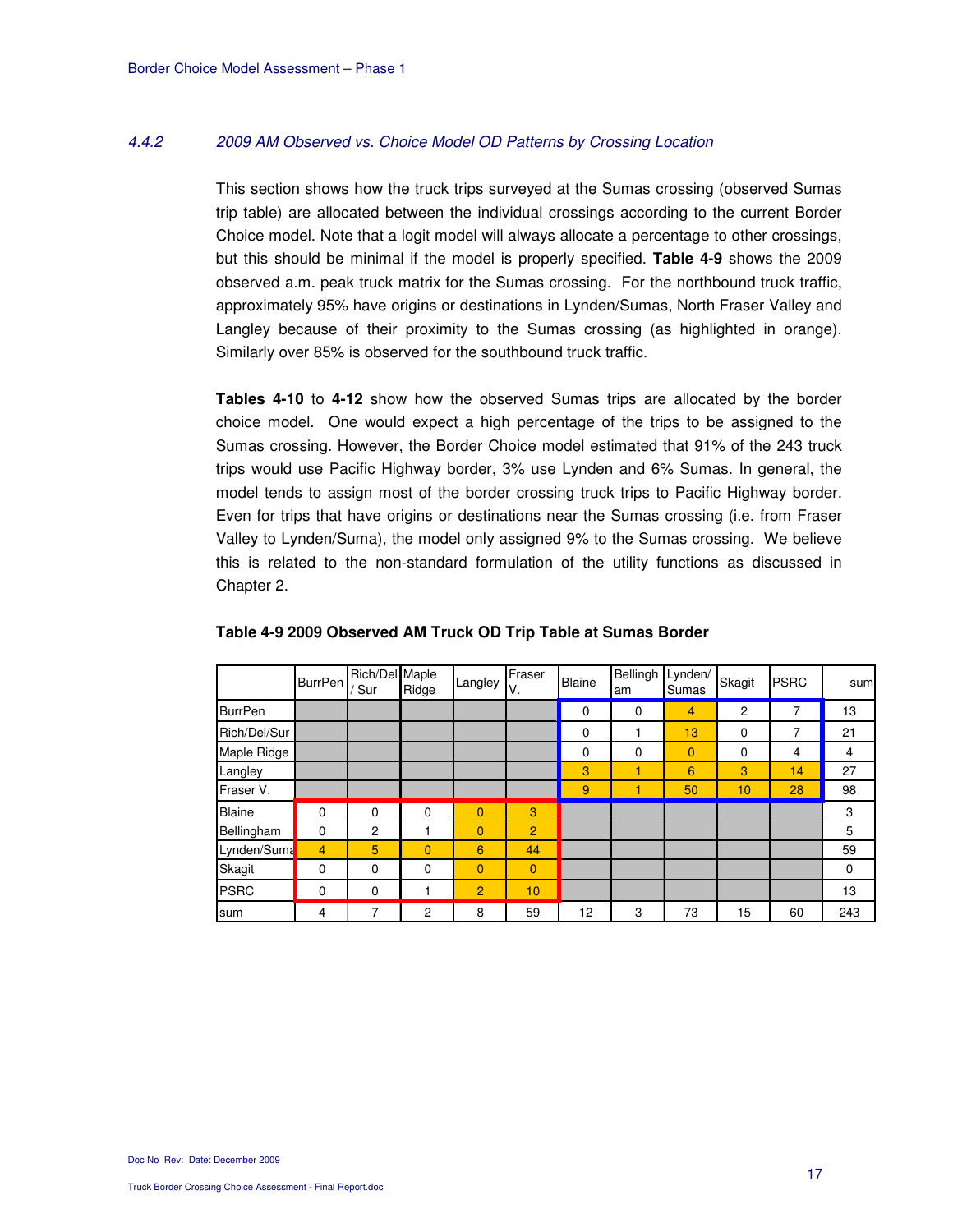|                | <b>BurrPen</b> | Rich/Del Maple<br>Sur | Ridge | Langley | Fraser<br>٦٧. | <b>Blaine</b> | Bellingh<br>am | Lynden/<br>Sumas | Skagit | <b>PSRC</b> | sum  |
|----------------|----------------|-----------------------|-------|---------|---------------|---------------|----------------|------------------|--------|-------------|------|
| <b>BurrPen</b> |                |                       |       |         |               | 0%            | 0%             | 90%              | 86%    | 90%         | 90%  |
| Rich/Del/Sur   |                |                       |       |         |               | $0\%$         | 90%            | 88%              | 0%     | 89%         | 88%  |
| Maple Ridge    |                |                       |       |         |               | $0\%$         | 0%             | $0\%$            | $0\%$  | 90%         | 90%  |
| Langley        |                |                       |       |         |               | 90%           | 90%            | 88%              | 90%    | 89%         | 89%  |
| Fraser V.      |                |                       |       |         |               | 89%           | 90%            | 88%              | 88%    | 90%         | 88%  |
| <b>Blaine</b>  | 0%             | $0\%$                 | 0%    | $0\%$   | $100\%$       |               |                |                  |        |             | 100% |
| Bellingham     | $0\%$          | 100%                  | 100%  | $0\%$   | 100%          |               |                |                  |        |             | 96%  |
| Lynden/Suma    | 100%           | 96%                   | 0%    | 97%     | 97%           |               |                |                  |        |             | 97%  |
| Skagit         | $0\%$          | 0%                    | 0%    | 0%      | 0%            |               |                |                  |        |             | 0%   |
| <b>PSRC</b>    | $0\%$          | $0\%$                 | 100%  | 100%    | 98%           |               |                |                  |        |             | 97%  |
| sum            | 100%           | 97%                   | 100%  | 98%     | 97%           | 88%           | 90%            | 88%              | 89%    | 89%         | 91%  |

## **Table 4-10 2009 Modelled AM OD Trip Table (Pacific Highway)**

### **Table 4-11 2009 Modelled AM OD Trip Table (Lynden)**

|                | <b>BurrPen</b> | Rich/Del Maple<br>Sur | Ridge | Langley | Fraser<br>V. | Blaine | Bellingh<br>am | Lynden/<br>Sumas | Skagit | <b>PSRC</b> | sum   |
|----------------|----------------|-----------------------|-------|---------|--------------|--------|----------------|------------------|--------|-------------|-------|
| <b>BurrPen</b> |                |                       |       |         |              | 0%     | 0%             | 3%               | 5%     | 4%          | 3%    |
| Rich/Del/Sur   |                |                       |       |         |              | 0%     | 0%             | 4%               | 0%     | 4%          | 4%    |
| Maple Ridge    |                |                       |       |         |              | 0%     | 0%             | 0%               | 0%     | 3%          | 3%    |
| Langley        |                |                       |       |         |              | 3%     | $0\%$          | 3%               | 3%     | 4%          | 4%    |
| Fraser V.      |                |                       |       |         |              | 3%     | $0\%$          | 4%               | 4%     | 4%          | 4%    |
| <b>Blaine</b>  | $0\%$          | 0%                    | 0%    | 0%      | 0%           |        |                |                  |        |             | 0%    |
| Bellingham     | $0\%$          | $0\%$                 | 0%    | 0%      | 0%           |        |                |                  |        |             | 2%    |
| Lynden/Suma    | $0\%$          | 2%                    | 0%    | 2%      | 1%           |        |                |                  |        |             | 1%    |
| Skagit         | $0\%$          | $0\%$                 | 0%    | $0\%$   | $0\%$        |        |                |                  |        |             | $0\%$ |
| <b>PSRC</b>    | $0\%$          | $0\%$                 | 0%    | $0\%$   | 1%           |        |                |                  |        |             | 2%    |
| sum            | $0\%$          | $1\%$                 | 0%    | $1\%$   | $1\%$        | 3%     | 3%             | 4%               | 3%     | 4%          | 3%    |

#### **Table 4-12 2009 Modelled AM OD Trip Table (Sumas)**

|                | BurrPen | Rich/Del<br>Sur | <b>Maple</b><br>Ridge | Langley | Fraser<br>V. | Blaine | Bellingh<br>am | Lynden/<br>Sumas | Skagit | <b>PSRC</b> | sum |
|----------------|---------|-----------------|-----------------------|---------|--------------|--------|----------------|------------------|--------|-------------|-----|
| <b>BurrPen</b> |         |                 |                       |         |              | 0%     | 0%             | 8%               | 10%    | 6%          | 7%  |
| Rich/Del/Sur   |         |                 |                       |         |              | 0%     | 10%            | 8%               | 0%     | 7%          | 8%  |
| Maple Ridge    |         |                 |                       |         |              | 0%     | 0%             | 0%               | 0%     | 8%          | 8%  |
| Langley        |         |                 |                       |         |              | 7%     | 10%            | 8%               | 7%     | 7%          | 8%  |
| Fraser V.      |         |                 |                       |         |              | 8%     | 10%            | 9%               | 8%     | 7%          | 8%  |
| <b>Blaine</b>  | 0%      | $0\%$           | 0%                    | 0%      | 0%           |        |                |                  |        |             | 0%  |
| Bellingham     | 0%      | $0\%$           | 0%                    | 0%      | 0%           |        |                |                  |        |             | 2%  |
| Lynden/Suma    | 0%      | 2%              | 0%                    | 2%      | 2%           |        |                |                  |        |             | 2%  |
| Skagit         | 0%      | 0%              | 0%                    | $0\%$   | 0%           |        |                |                  |        |             | 0%  |
| <b>PSRC</b>    | 0%      | 0%              | $0\%$                 | $0\%$   | 1%           |        |                |                  |        |             | 2%  |
| sum            | 0%      | 1%              | 0%                    | $1\%$   | 2%           | 8%     | 7%             | 8%               | 8%     | 7%          | 6%  |

Doc No Rev: Date: December 2009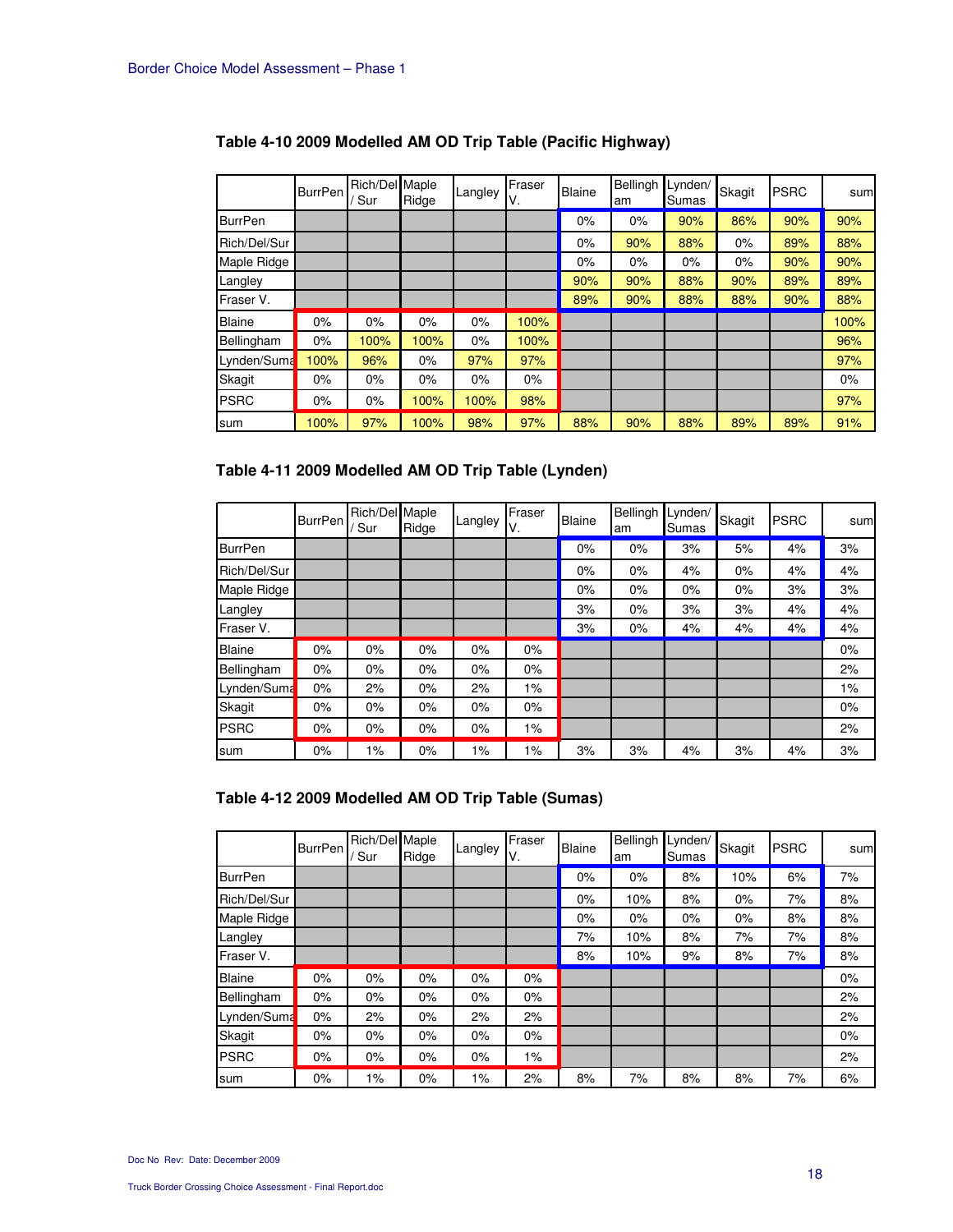# **5 Select Link Preparation**

#### **5.1 Introduction**

Following the above analysis, the EMME trip assignment model was run to highlight the key routes used by trucks at each of the crossings (this is based on the observed matrices assigned to their respective crossing and not the results of the border choice model which significantly underestimates trips at Lynden and Sumas). The resulting route assignment for each crossing (or select link) is stored in specific link attributes and plots can be prepared showing the spatial distribution of truck traffic using each border crossing. **Figure 5-1** to **Figure 5-3** provide a select link plot for each border crossing during the a.m. peak.

For the Pacific Highway crossing, the key route south of the border is I-5 while north of the border are primarily Highway 99, Highway 91 and Highway 15. The majority of the origins and destinations appear to be in the western Lower Mainland and PSRC. The key route for trucks using the Lynden crossing immediate south of the border is Route 539. North of the border is Highway 13 serving the north south corridor. It can be seen that key origins and destinations are located in Lynden, Sumas, Langley and Fraser Valley. As for the Sumas crossing, the key route south of the border is Route 9 and to the north is Highway 11. Key origins and destinations for Sumas border crossing users are located in Lynden, Sumas, Fraser Valley and Langley.



**Figure 5-1 Select Link Plot for 2009 AM Unexpanded Internal Truck at Pacific Hwy** 

Doc No Rev: Date: December 2009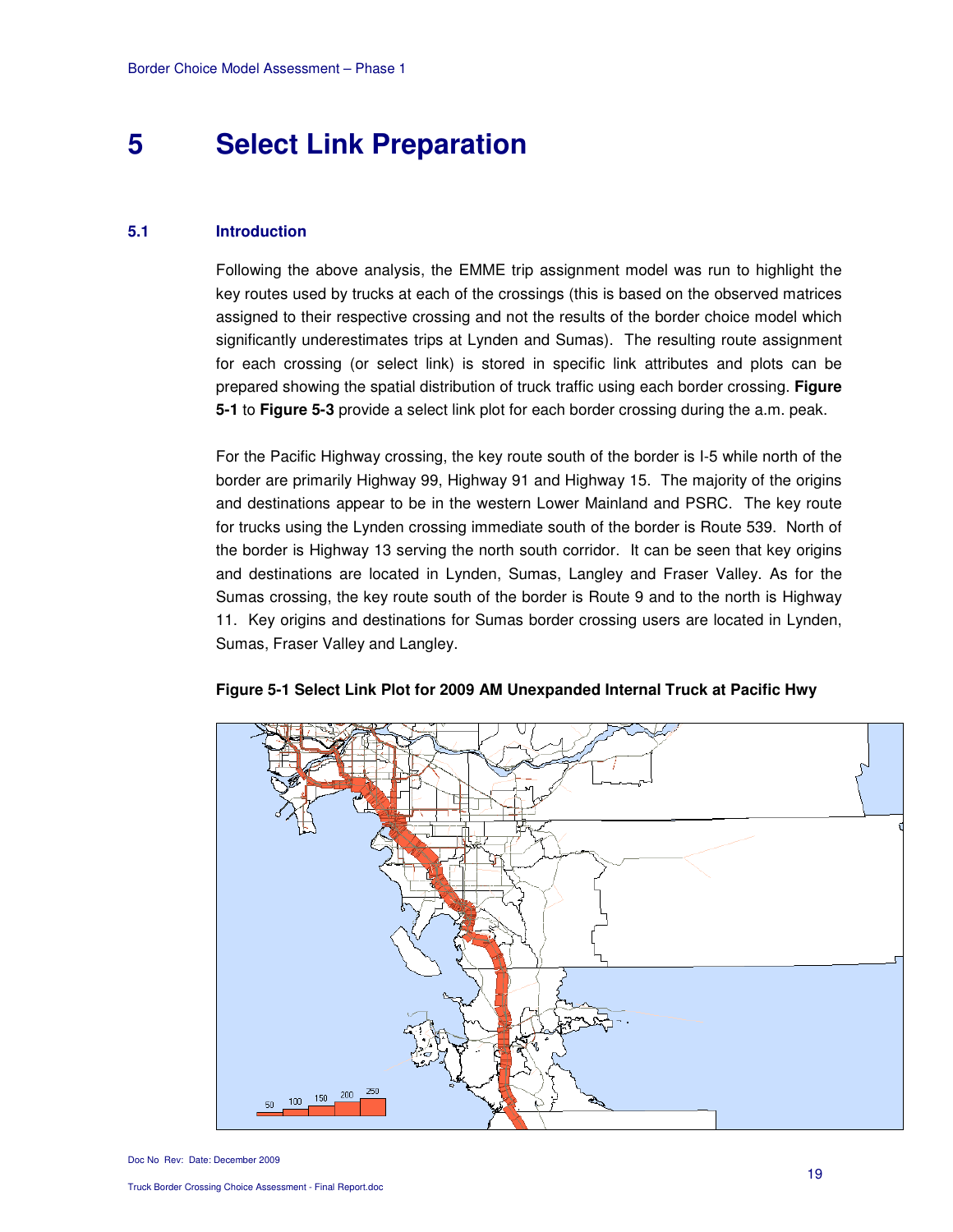

**Figure 5-2 Select Link Plot for 2009 AM Unexpanded Internal Truck at Lynden** 

**Figure 5-3 Select Link Plot for 2009 AM Unexpanded Internal Truck at Sumas** 

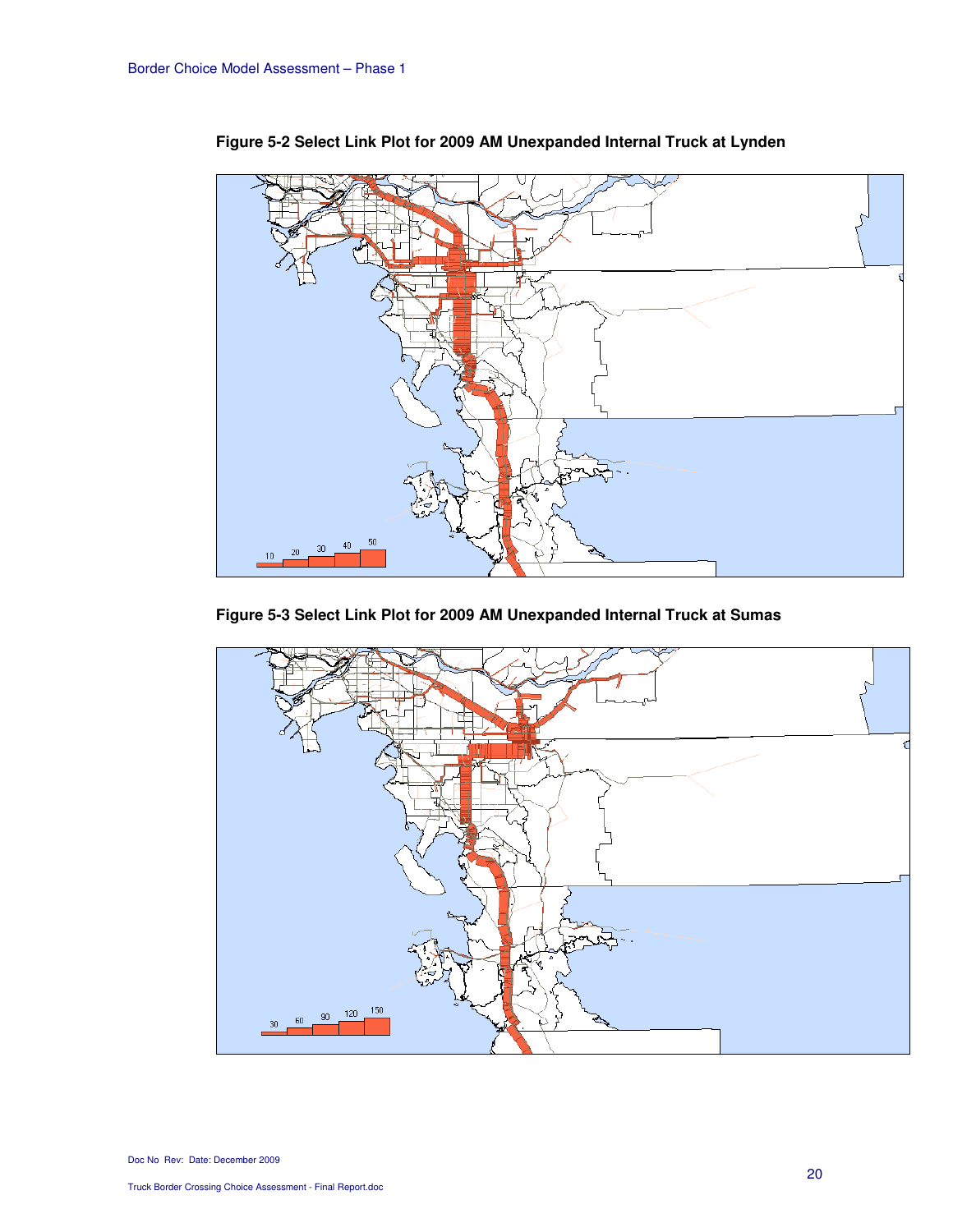## **6 Potential Next Steps**

#### **6.1 Introduction**

The objective of Phase 1 of this study is to assess the Bi-national Truck Border Crossing Choice model and determine whether it can adequately predict crossing locations under current conditions as well as handle future changes to commercial vehicle border operations such as different operation hours or the introduction of FAST at another border crossing.

The structure of the Border Choice model is highly dependent on its upcoming needs. The existing Border Choice model has not been set up to model changes to different operating hours and the introduction of FAST at other border crossings. This chapter summarizes the potential next steps to refine the existing Truck Border Choice model.

#### **6.2 Potential Model Refinements**

Based on this assessment, the existing Bi-national Truck Border Choice model considerably underestimates internal truck trips choosing Lynden and Sumas border crossings. These results appear to be primarily related to how the model was specified and less so on the operational changes between 2002 and 2009. However, as the model was developed prior to recent operational improvements at the border (e.g., FAST lane, southbound permit port at Lynden), road improvements on either side of the border and the latest economic downturn it would be important to address these factors as part of any in the model recalibration effort. The following provides a list of potential actions:

- Re-specify the model structure and utility functions to include a consistent set of variables that reflect both current and future key decision factors. Additionally, efforts should be made to include only those variables that can be readily estimated for current and future years;
- Re-calibrate the Border Choice model using data from both the 2000 and 2009 truck OD surveys. Model validation should include details on truck volumes by crossing and direction as well as OD patterns; and,
- Examine the feasibility of incorporating the external truck trips into the Border Crossing choice model.

#### **6.3 Preliminary Model Structure**

For a loaded truck to qualify as a FAST user, the truck driver, the carrier, and the shipper need to be enrolled in the FAST program. If a truck is empty, the FAST program only requires driver and carrier enrolment. This suggests that forecasting the potential FAST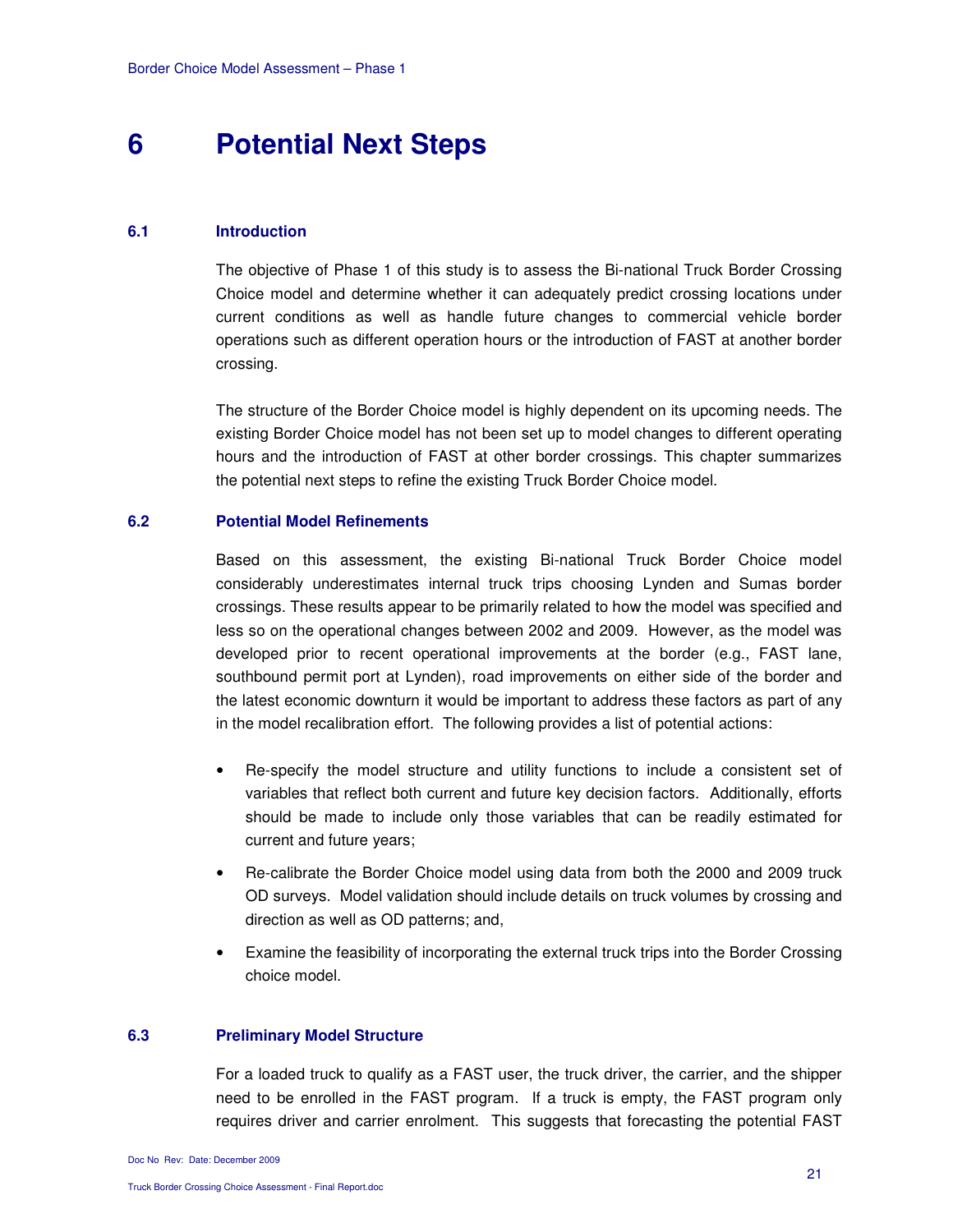demand, which may well be part of the trip generation stage, is essential particularly when testing the introduction of FAST at another border crossing. Even under current operations, the FAST lane provides significant time savings to registered users that will influence their choice of border crossing.

Assuming the upcoming needs of the border choice model are primarily to address the changes to border operating hours and the introduction of FAST at another border crossing, a preliminary model structure is shown in **Figure 6-1**. FAST demand would need to be explicitly forecast as part of the trip generation and distribution stage. Another key component to the border crossing choice model is the time of day factoring which may require subdividing the daily truck matrix into more refined time intervals such as the inclusion of midday, evening and night time. At this stage we believe this would be a relatively straight-forward factoring process (expand the 3 time period factors to 5 time period factors).

Prior to proceeding with any re-specification or recalibration effort, we would discuss with the client to ensure that the resulting model is able to effectively address key analytical issues.